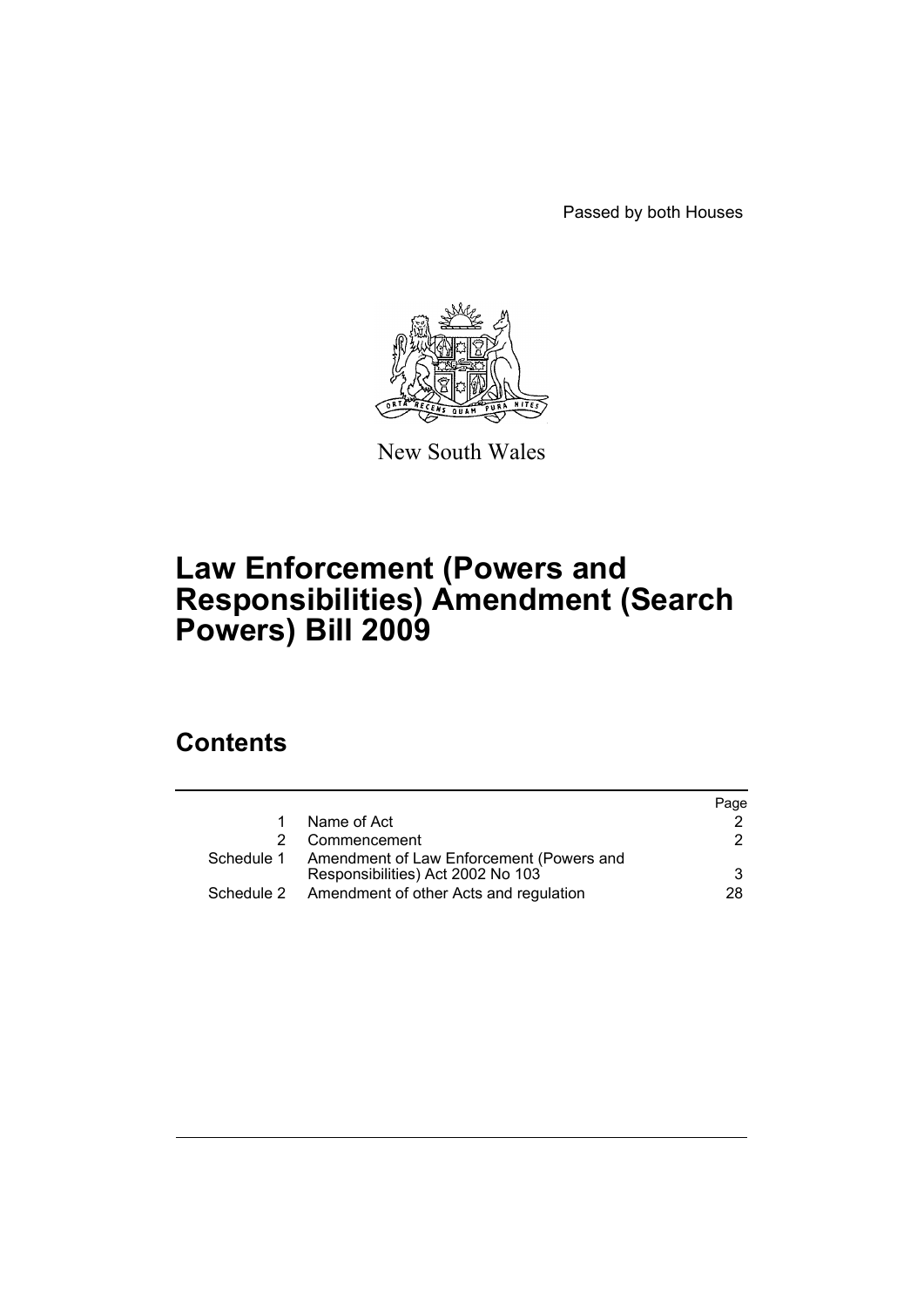*I certify that this public bill, which originated in the Legislative Assembly, has finally passed the Legislative Council and the Legislative Assembly of New South Wales.*

> *Clerk of the Legislative Assembly. Legislative Assembly, Sydney, , 2009*



New South Wales

# **Law Enforcement (Powers and Responsibilities) Amendment (Search Powers) Bill 2009**

Act No , 2009

An Act to amend the *Law Enforcement (Powers and Responsibilities) Act 2002* with respect to search powers; and for other purposes.

*I have examined this bill and find it to correspond in all respects with the bill as finally passed by both Houses.*

*Assistant Speaker of the Legislative Assembly.*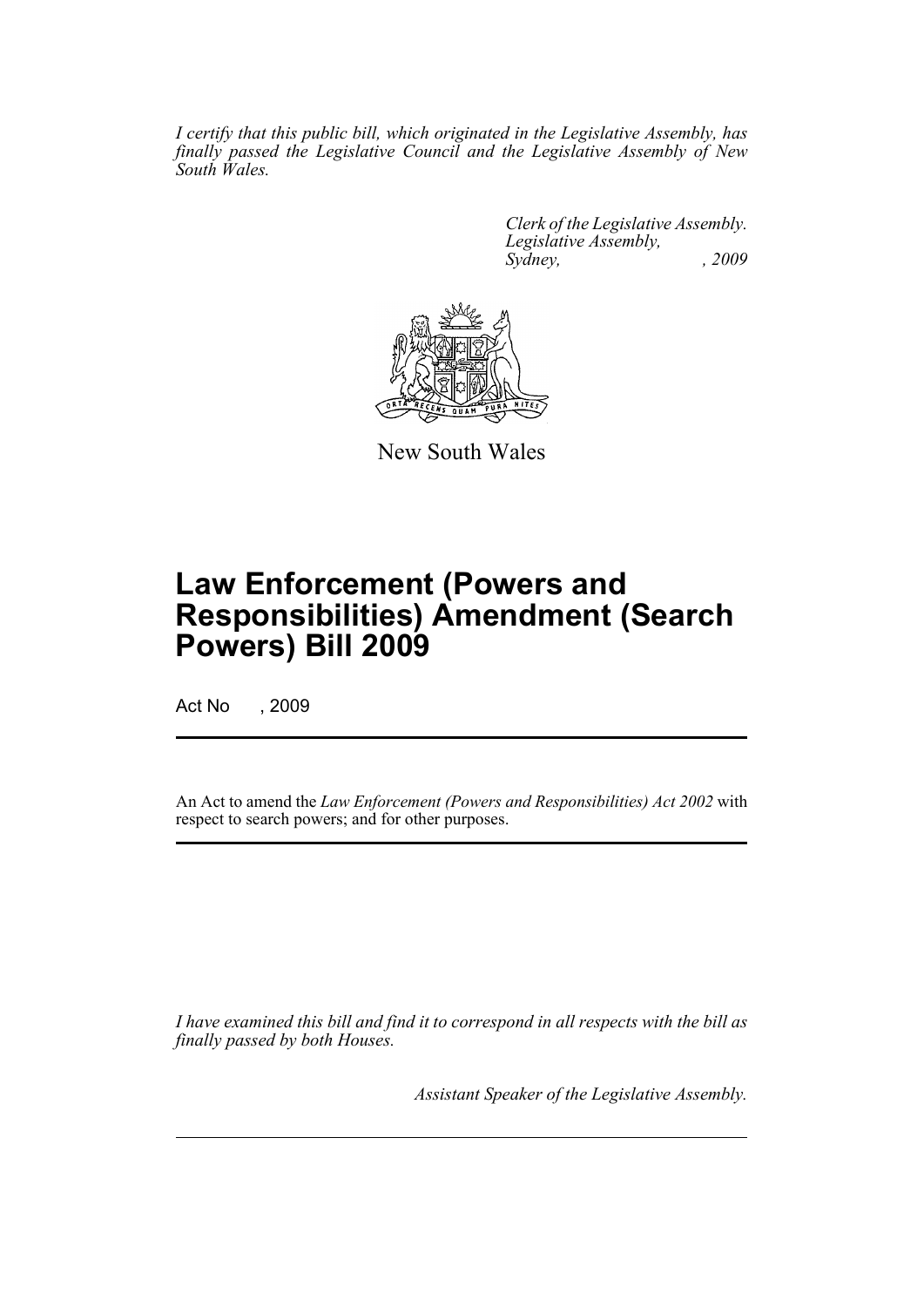# <span id="page-2-0"></span>**The Legislature of New South Wales enacts:**

### **1 Name of Act**

This Act is the *Law Enforcement (Powers and Responsibilities) Amendment (Search Powers) Act 2009*.

# <span id="page-2-1"></span>**2 Commencement**

This Act commences on a day or days to be appointed by proclamation.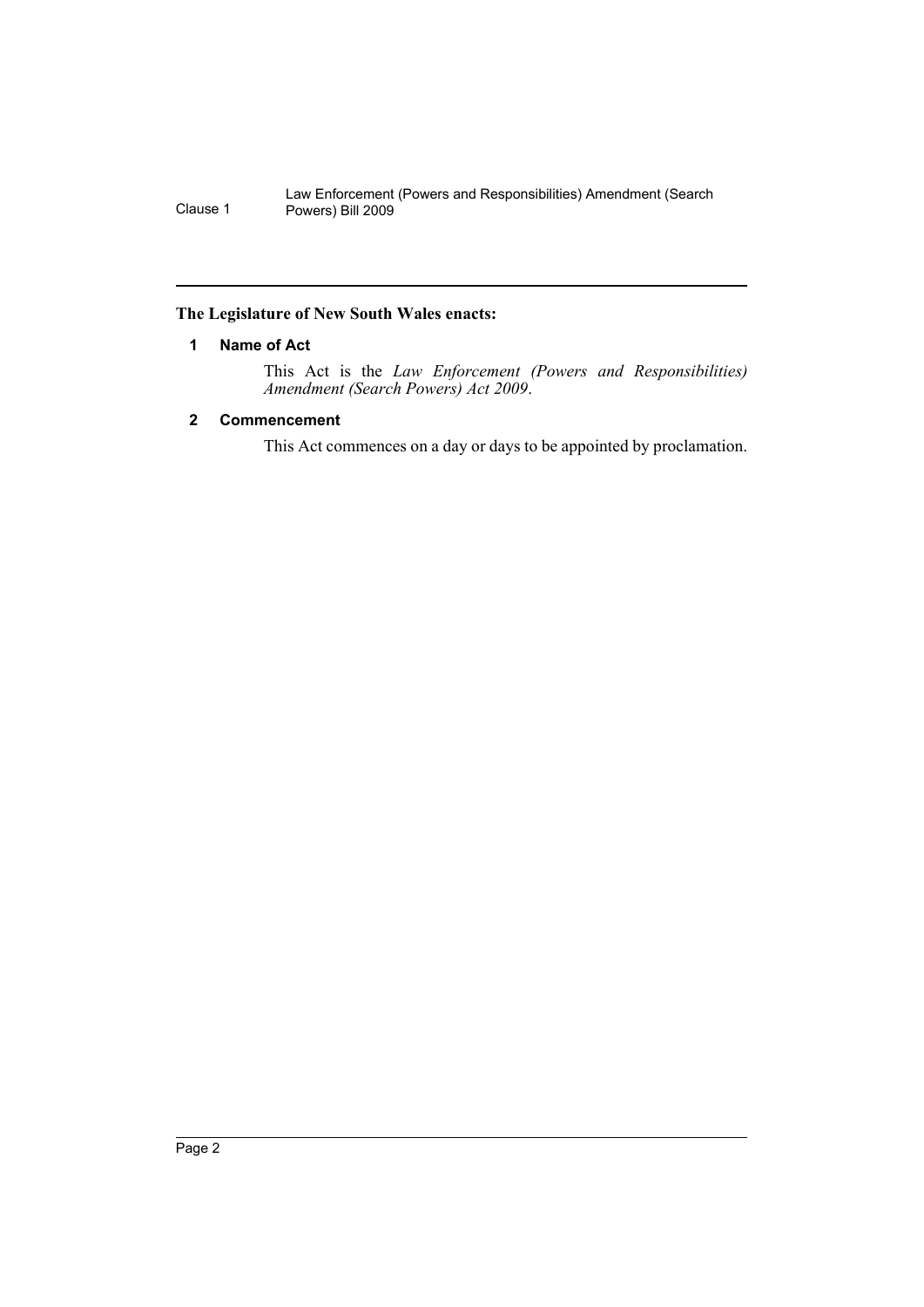Amendment of Law Enforcement (Powers and Responsibilities) Act 2002 No 103 Schedule 1

# <span id="page-3-0"></span>**Schedule 1 Amendment of Law Enforcement (Powers and Responsibilities) Act 2002 No 103**

### **[1] Section 3 Interpretation**

Insert in alphabetical order in section 3 (1):

*covert search warrant* means a search warrant issued under Division 2 of Part 5 that may be executed covertly.

### **[2] Section 3, note**

Omit the note at the end of the section. Insert instead:

**Note.** In a heading to a provision of this Act, a reference to the *Cth Act* is a reference to the *Crimes Act 1914* of the Commonwealth and a reference to the *former LEPRA* is a reference to a provision of Part 5 as in force immediately before it was amended by the *Law Enforcement (Powers and Responsibilities) Amendment (Search Powers) Act 2009*.

### **[3] Section 46 Interpretation**

Insert in alphabetical order in section 46 (1):

*adjoining occupier's notice* means a notice referred to in section 67B.

*authorised officer* for a covert search warrant means an eligible Judge.

*eligible applicant*, for a search warrant, means:

- (a) any police officer, or
- (b) if it is a covert search warrant—any person authorised to apply for such a warrant under section 46C.

*eligible issuing officer* means:

- (a) for a warrant other than a covert search warrant—an authorised officer, or
- (b) for a covert search warrant—an eligible Judge, or
- (c) for a notice to produce issued under Division 3—an authorised officer.

*eligible Judge*—see section 46B.

#### *executing officer* means:

- (a) for a warrant other than a covert search warrant—any police officer, or
- (b) for a covert search warrant:
	- (i) any police officer, or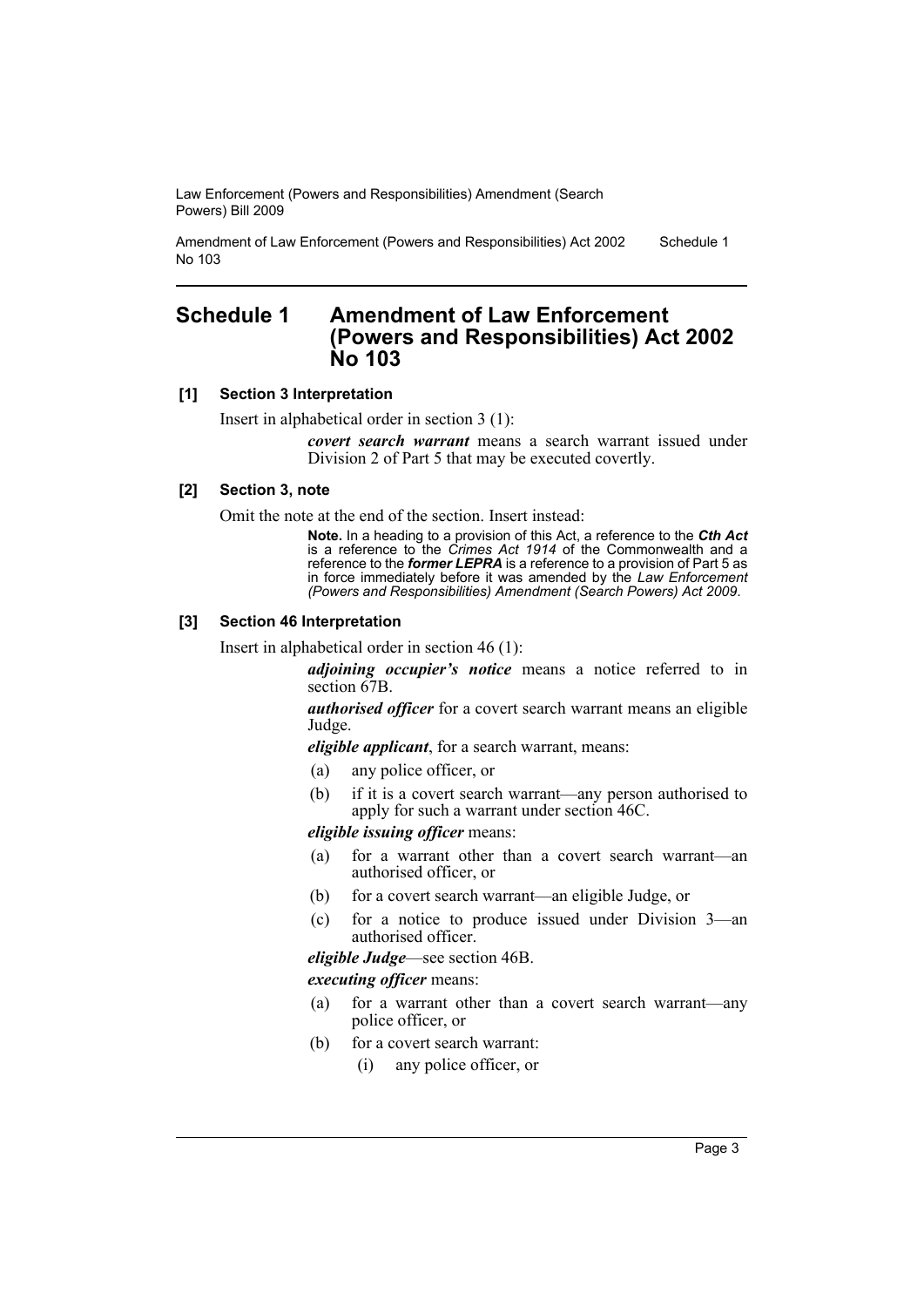Schedule 1 Amendment of Law Enforcement (Powers and Responsibilities) Act 2002 No 103

- (ii) any member of staff of the Police Integrity Commission if the applicant for the warrant was authorised to make the application under section 46C (1) (b), or
- (iii) any member of staff of the New South Wales Crime Commission if the applicant for the warrant was authorised to make the application under section 46C (1) (c).

*indictable offence* includes any act or omission which if done, or omitted to be done, in New South Wales would constitute an offence punishable on indictment.

*searchable offence*—see section 46A.

*subject premises*, in relation to a warrant or an application for a warrant, means premises the subject of the warrant or the application (as the case may be).

# **[4] Section 46 (4)**

Insert after section 46 (3):

(4) Nothing in this Part applies to or in respect of, or affects the exercise of any power under, a covert search warrant issued under the *Terrorism (Police Powers) Act 2002*.

# **[5] Sections 46A–46C**

Insert after section 46:

# **46A Searchable offences** (cf former LEPRA, s 47 (1))

- (1) For the purposes of this Part, *searchable offence* in relation to a warrant:
	- (a) means any of the following:
		- (i) an indictable offence,
			- (ii) a firearms or prohibited weapons offence,
			- (iii) a narcotics offence,
			- (iv) a child pornography offence,
			- (v) an offence involving a thing being stolen or otherwise unlawfully obtained, and
	- (b) if the warrant is a covert search warrant—means a serious offence.
- (2) In subsection (1):

*child pornography offence* means an offence under section 91H or 578C of the *Crimes Act 1900*.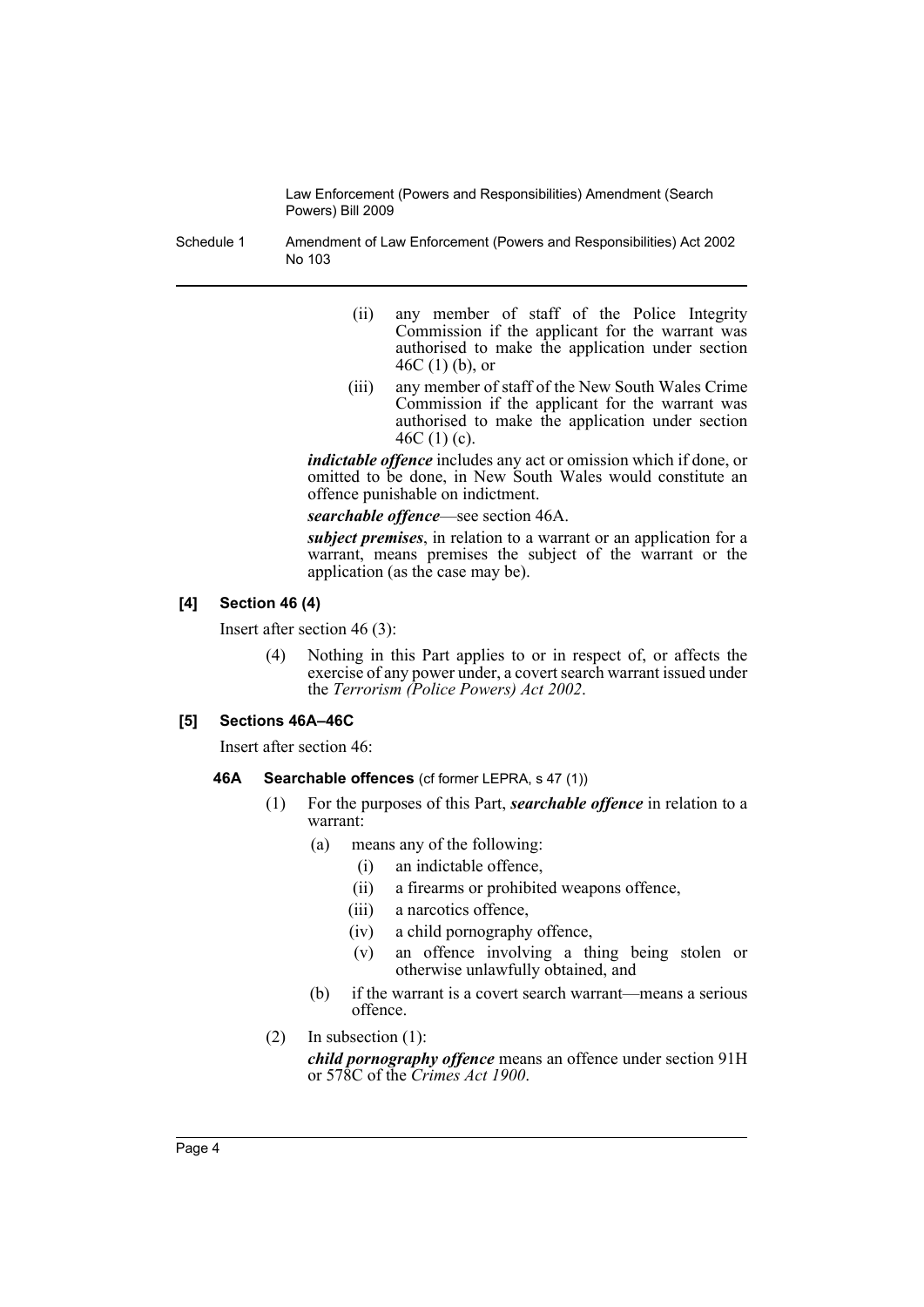Amendment of Law Enforcement (Powers and Responsibilities) Act 2002 No 103 Schedule 1

> *firearms or prohibited weapons offence* means an offence under the *Firearms Act 1996*, the *Weapons Prohibition Act 1998* or a regulation made under either of those Acts, being an offence committed in respect of a firearm or a prohibited weapon within the meaning of those Acts.

*narcotics offence* means:

- (a) an offence under the *Poisons and Therapeutic Goods Act 1966*, or a regulation made under that Act, being an offence committed in respect of:
	- (i) a restricted substance prescribed for the purposes of section 16 of that Act, or
	- (ii) a drug of addiction within the meaning of that Act, or
- (b) an offence under the *Drug Misuse and Trafficking Act 1985* or a regulation made under that Act.

*serious offence* means the following:

- (a) any indictable offence punishable by imprisonment for a period of 7 or more years and that involves the following:
	- (i) the supply, manufacture or cultivation of drugs or prohibited plants,
	- (ii) the possession, manufacture or sale of firearms within the meaning of the *Firearms Act 1996*,
	- (iii) money laundering, **Note.** For example, section 193B of the *Crimes Act 1900*.
	- (iv) car and boat rebirthing activities,

**Note.** For example, section 154G of the *Crimes Act 1900*.

- (v) the unauthorised access to, or modification or impairment of, computer data or electronic communications,
- (vi) an activity involving theft carried out on an organised basis,
- (vii) violence causing grievous bodily harm or wounding,
- (viii) the possession, manufacture or supply of false instruments,
- (ix) corruption,
- (x) destruction of property,
- (xi) homicide,
- (xii) kidnapping,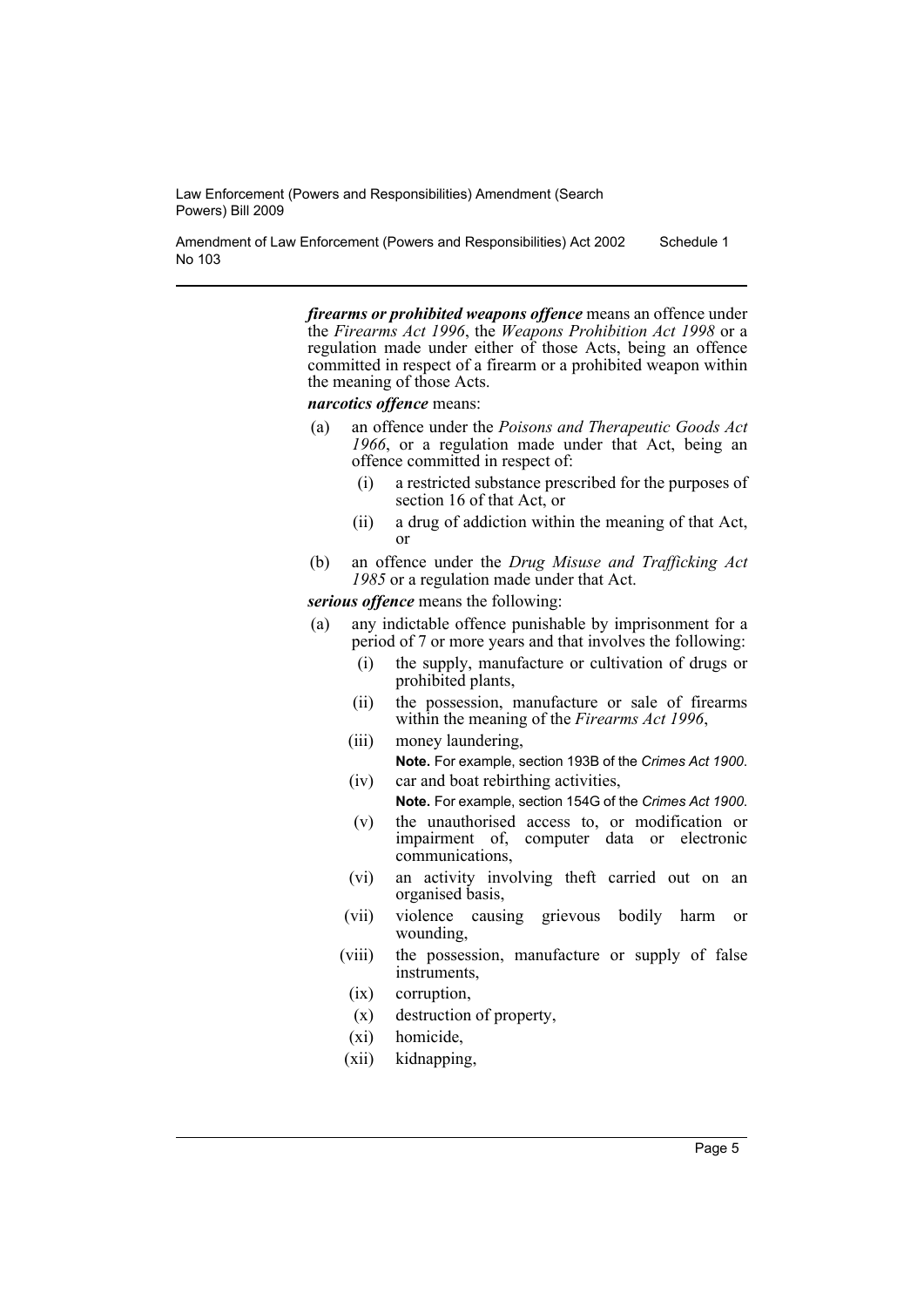Schedule 1 Amendment of Law Enforcement (Powers and Responsibilities) Act 2002 No 103

- (b) any offence under Division 10 (Offences in the nature of rape, offences relating to other acts of sexual assault etc) of Part 3 of the *Crimes Act 1900* punishable by imprisonment for a period of 7 or more years,
- (c) an offence under section 80D (Causing sexual servitude) or 80E (Conduct of business involving sexual servitude) of the *Crimes Act 1900*,
- (d) an offence under section 93FA (Possession, supply or making of explosives) of the *Crimes Act 1900*,
- (e) an offence under Division 15 (Child prostitution) or 15A (Child pornography) of Part 3 of the *Crimes Act 1900*,
- (f) an offence under section 308F (Possession of data with intent to commit serious computer offence) or 308G (Producing, supplying or obtaining data with intent to commit serious computer offence) of the *Crimes Act 1900*,
- (g) an offence of attempting to commit, or of conspiracy or incitement to commit, or of aiding or abetting, an offence referred to in paragraphs (a)–(f).
- (3) For the purposes of this section, an activity involving theft is carried out on an *organised basis* if:
	- (a) it is planned, organised, structured or otherwise carried out in such a manner as to indicate that the activity is carried out on more than one occasion and involves more than one participant, and
	- (b) it is carried out for profit or gain.

# **46B Eligible Judges**

(1) In this Part:

*eligible Judge* means a Judge in relation to whom a consent under subsection  $(2)$  and a declaration under subsection  $(3)$  are in force.

- (2) A Judge of the Supreme Court may, by instrument in writing, consent to be nominated by the Attorney General under subsection (3).
- (3) The Attorney General may, by instrument in writing, declare Judges in relation to whom consents are in force under subsection (2) to be eligible Judges for the purposes of this Part.
- (4) An eligible Judge has, in relation to the exercise of a function conferred on the eligible Judge by this Part, the same protection and immunity as a Judge of the Supreme Court has in relation to proceedings in the Supreme Court.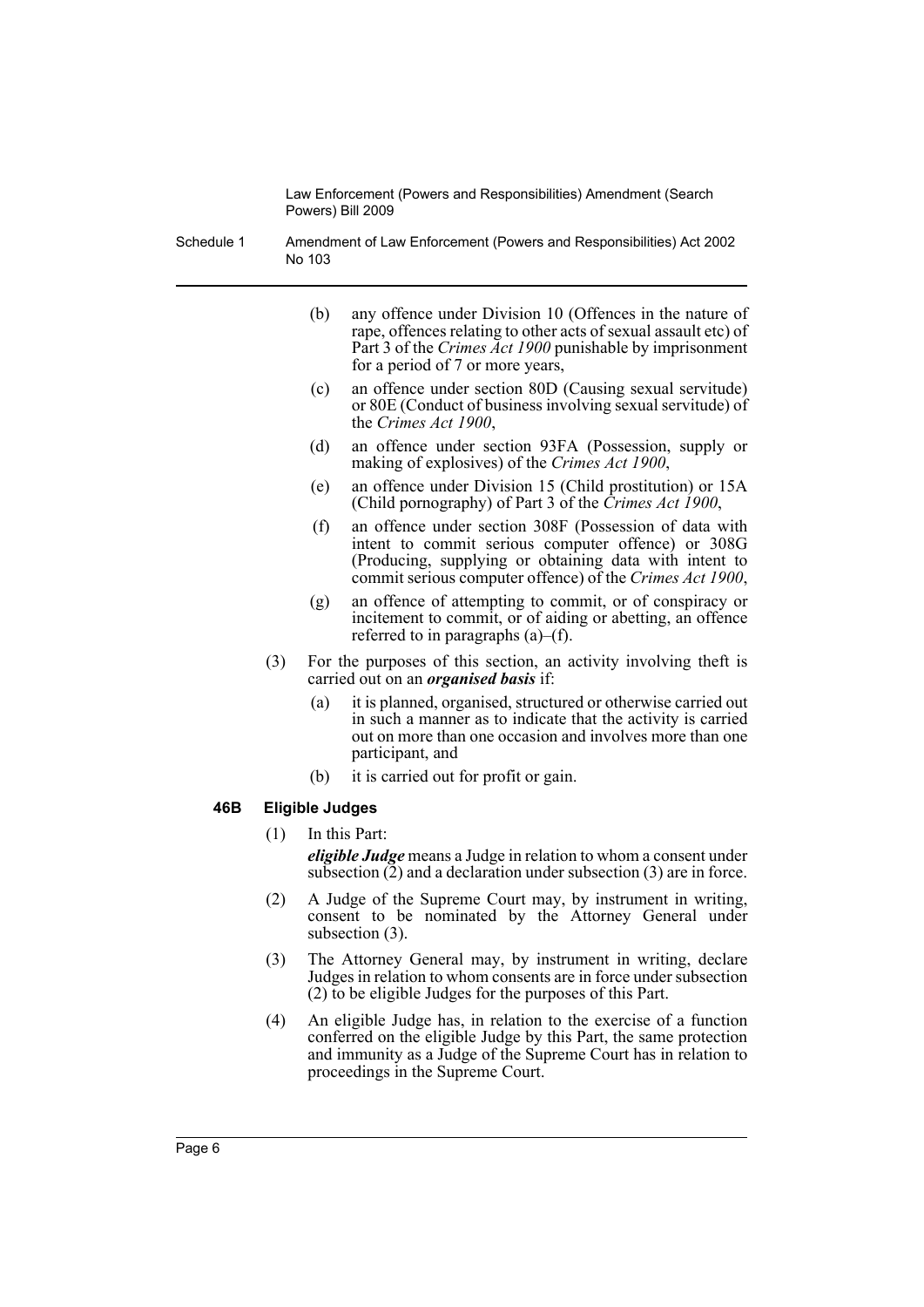Amendment of Law Enforcement (Powers and Responsibilities) Act 2002 No 103 Schedule 1

- (5) A Judge who has given consent under this section may, by instrument in writing, revoke the consent.
- (6) The Attorney General may, by instrument in writing, amend or revoke a declaration under this section.

#### **46C Authority to apply for covert search warrant**

- (1) The following persons are authorised to apply for a covert search warrant:
	- (a) a police officer authorised to make the application by a police officer holding the rank of Superintendent or above,
	- (b) the Commissioner or an Assistant Commissioner for the Police Integrity Commission or a member of staff of the Police Integrity Commission authorised to make the application by the Commissioner or an Assistant Commissioner,
	- (c) the Commissioner or an Assistant Commissioner for the New South Wales Crime Commission or a member of staff of the New South Wales Crime Commission authorised to make the application by the Commissioner or an Assistant Commissioner.
- (2) An authorisation to apply for a covert search warrant in respect of a searchable offence may be given in accordance with this section if the person giving the authorisation:
	- (a) suspects on reasonable grounds that there is, or within 10 days will be, in or on the premises a thing of a kind connected with the searchable offence, and
	- (b) considers that it is necessary for the entry and search of those premises to be conducted without the knowledge of any occupier of the premises.

### **[6] Part 5, Division 2, heading**

Omit the heading. Insert instead:

# **Division 2 Police and other law enforcement officers' powers relating to warrants**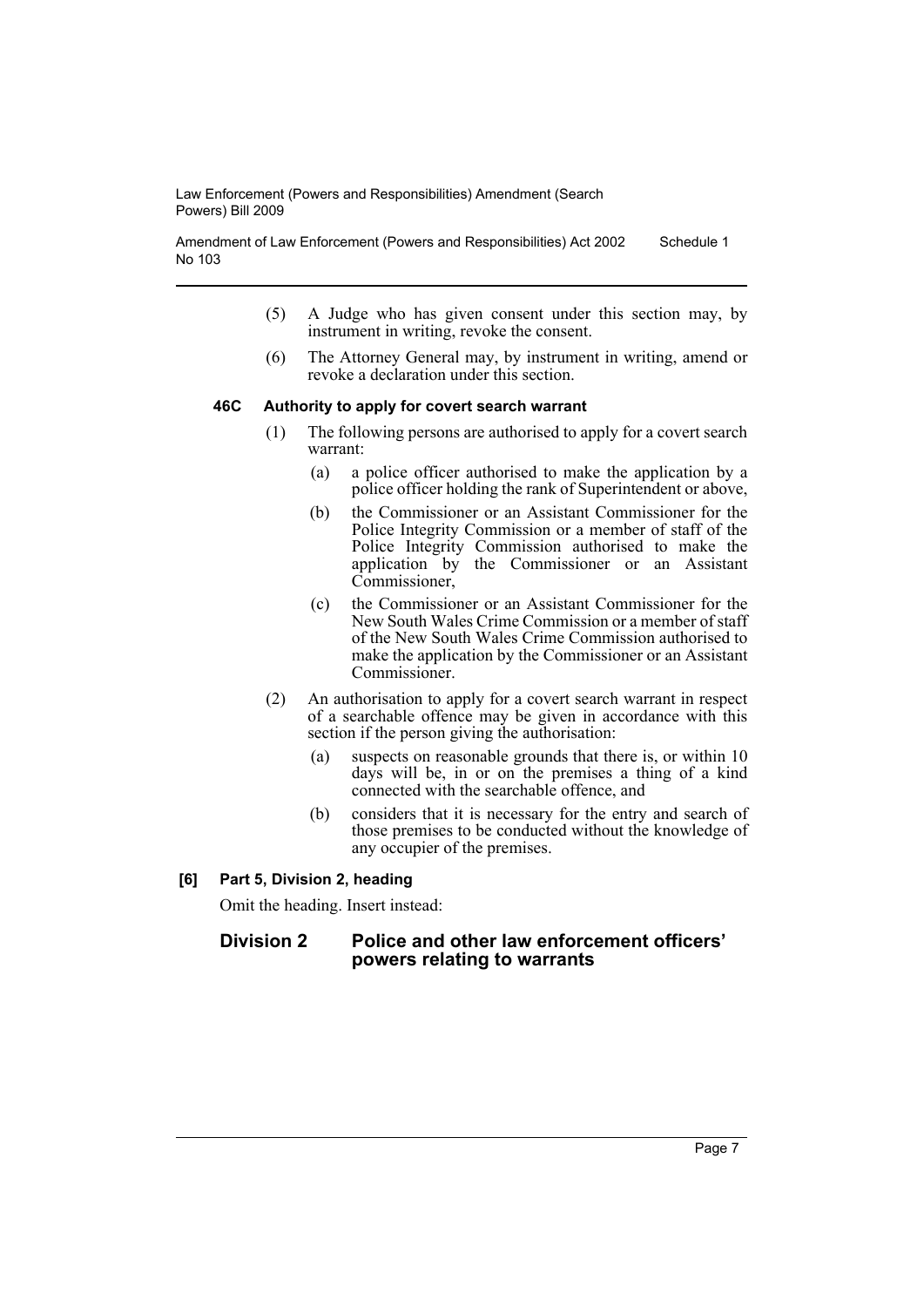Schedule 1 Amendment of Law Enforcement (Powers and Responsibilities) Act 2002 No 103

# **[7] Sections 47–50**

Omit the sections. Insert instead:

- **47 Power to apply for search warrants** (cf Search Warrants Act 1985 s 5, Crimes Act 1900, ss 357EA, 578D, former LEPRA, s 47)
	- (1) A police officer may apply to an eligible issuing officer for a search warrant in respect of any premises if the police officer believes on reasonable grounds that there is, or within 72 hours will be, in or on the premises a thing connected with a searchable offence in relation to the warrant.
	- (2) Without limiting subsection (1), a police officer may apply to an eligible issuing officer for a search warrant if the police officer believes on reasonable grounds that a child prostitution offence has recently been committed, is being committed, or within 72 hours will be committed, on or with respect to premises.
	- (3) An eligible applicant who proposes to enter and search premises covertly may apply to an eligible issuing officer for the issue of a covert search warrant if the eligible applicant:
		- (a) suspects on reasonable grounds that there is, or within 10 days will be, in or on the premises a thing of a kind connected with a searchable offence in relation to the warrant, and
		- (b) considers that it is necessary for the entry and search of those premises to be conducted without the knowledge of any occupier of the premises.
	- (4) To avoid doubt, an application may be made under this section with respect to an act or omission that would be a searchable offence for the warrant if done, or omitted to be done, in New South Wales even though the act or omission occurred outside New South Wales and was not an offence against the law of New South Wales.
	- (5) In this section:

*child prostitution offence* means an offence under section 91D, 91E, 91F or 91G of the *Crimes Act 1900*.

### **47A General authority conferred by search warrants** (cf former LEPRA, s 48)

- (1) A search warrant authorises any executing officer for the warrant:
	- (a) to enter the subject premises, and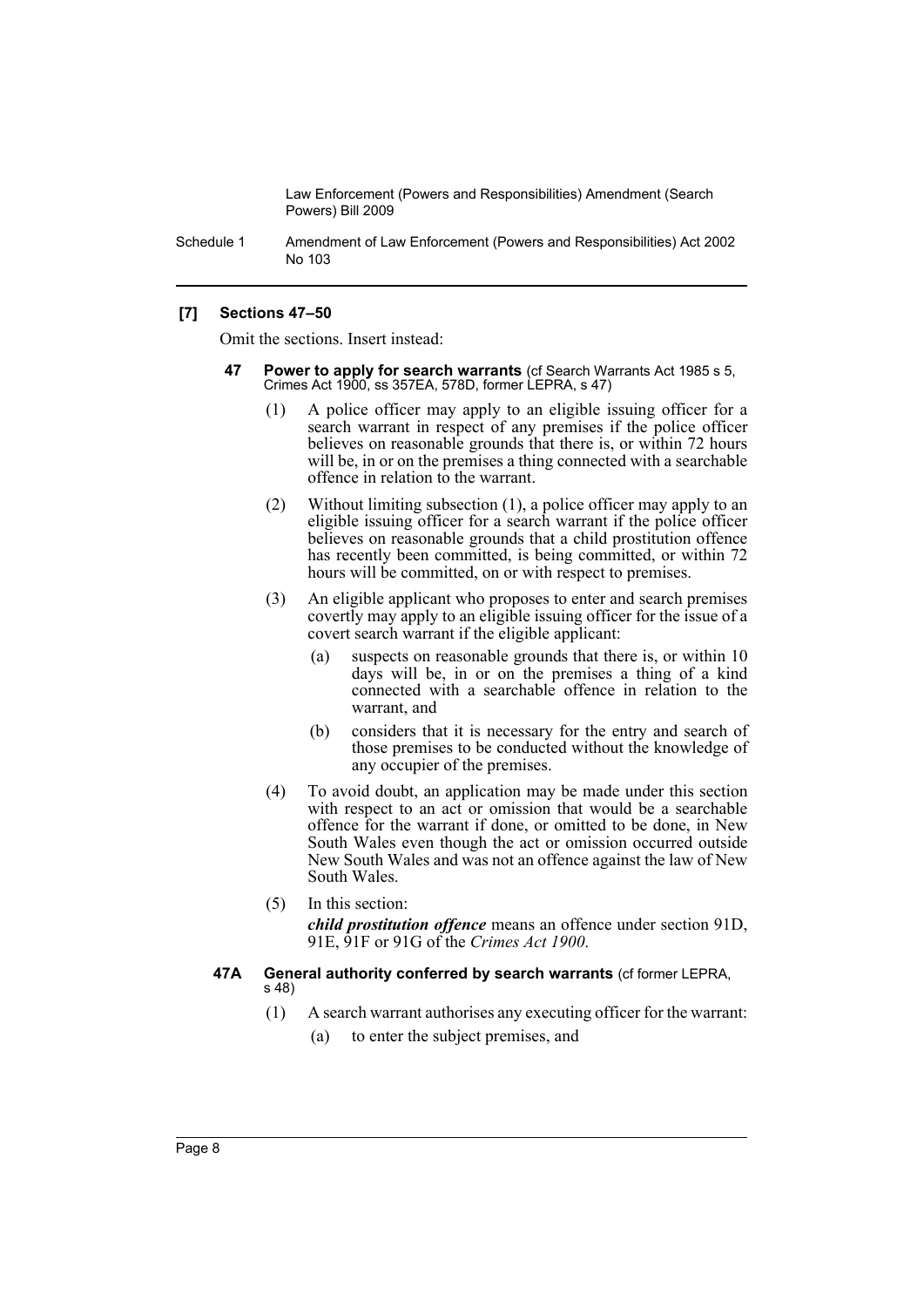Amendment of Law Enforcement (Powers and Responsibilities) Act 2002 No 103 Schedule 1

> (b) to search the premises for things connected with a particular searchable offence in relation to the warrant.

> **Note.** Section 67 requires that an occupier of the premises entered under a search warrant (other than a covert search warrant) be given notice on entry or as soon as practicable afterwards. Notice under a covert search warrant is not required to be given to the occupier on entry—see section 67A which permits the deferral of the giving of notice for up to 3 years in total in specified circumstances.

- (2) If the search warrant is a covert search warrant, the executing officer is also authorised:
	- (a) to conduct the entry and search of the subject premises without the knowledge of any occupier of the subject premises, and
	- (b) if necessary to do so to enter and search the subject premises—to enter premises adjoining or providing access to the subject premises (*adjacent premises*) without the knowledge of the occupier of the adjacent premises, and
	- (c) to impersonate another person for the purposes of executing the warrant, and
	- (d) to do anything else that is reasonable for the purpose of concealing anything done in the execution of the warrant from the occupier of the premises.

**Note.** Other sections of this Act authorise other things to be done under search warrants.

- **48 Issue of search warrants** (cf Search Warrants Act 1985, s 6, Crimes Act 1900, s 357EA, former LEPRA, s 48)
	- (1) An eligible issuing officer to whom an application for a search warrant is made under section 47 may, if satisfied that there are reasonable grounds for doing so, issue the search warrant. **Note.** See section 62 (3) in relation to matters to be considered by an eligible issuing officer in determining whether there are reasonable grounds to issue a warrant.
	- (2) An eligible issuing officer to whom an application is made for a covert search warrant who is not satisfied that there are reasonable grounds for issuing the covert search warrant may, at the request of the eligible applicant (if the eligible applicant is a police officer), instead issue a search warrant that may not be executed covertly, but only if satisfied that there are reasonable grounds to do so.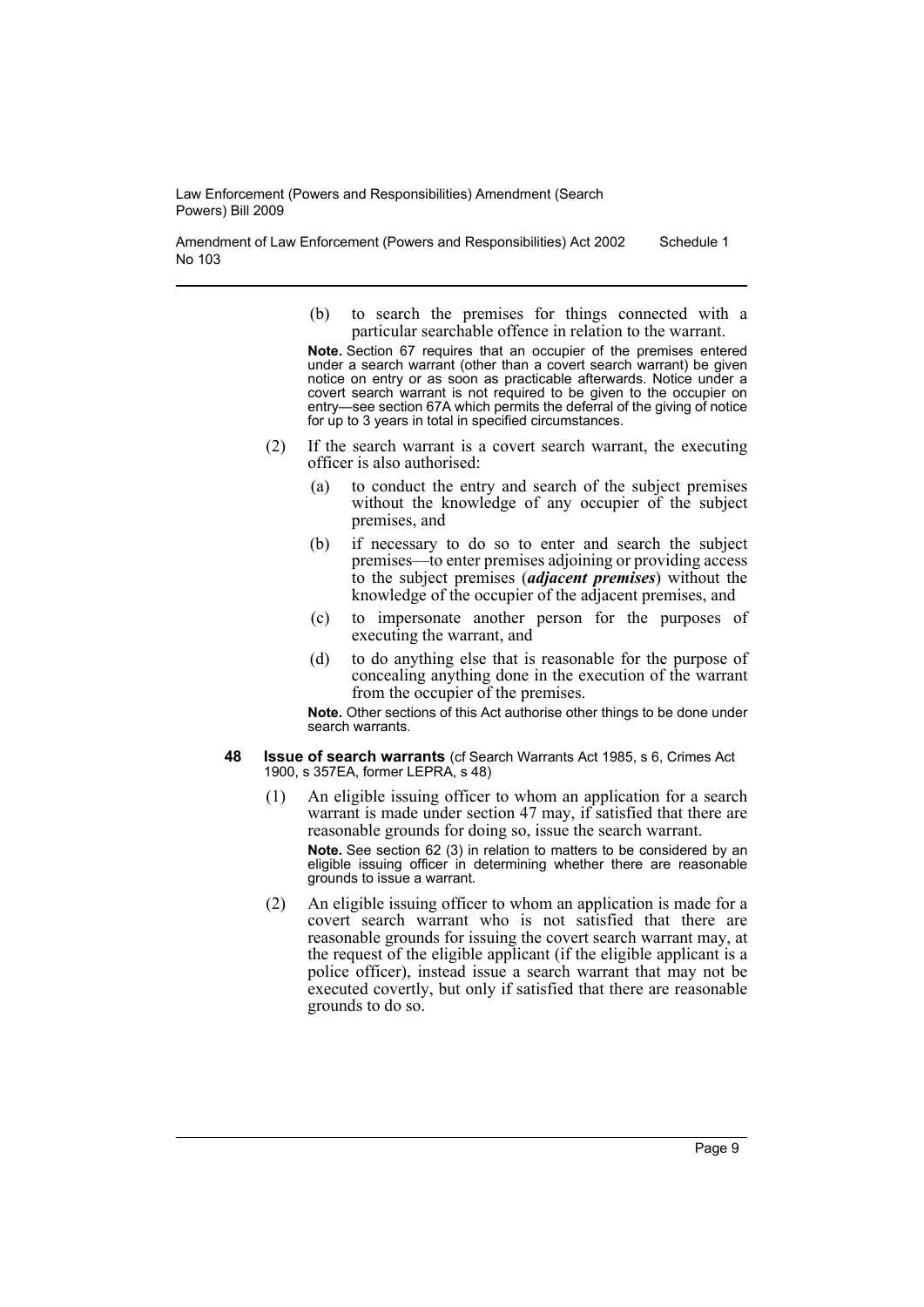Schedule 1 Amendment of Law Enforcement (Powers and Responsibilities) Act 2002 No 103

#### **49 Seizure of things pursuant to search warrant** (cf Search Warrants Act 1985, s 7, former LEPRA, s 49)

- (1) A person executing a search warrant issued under this Division:
	- (a) may seize and detain a thing (or thing of a kind) mentioned in the warrant, and
	- (b) may, in addition, seize and detain any other thing that the person finds in the course of executing the warrant and that the person has reasonable grounds to believe is connected with any offence.
- (2) Without limiting subsection (1), the power to seize and detain a thing includes:
	- (a) a power to remove the thing from the premises where it is found, and
	- (b) a power to guard the thing in or on those premises, and
	- (c) if it is a covert search warrant that authorises the placing of a kind of thing in substitution for a seized thing—a power to place a thing of that kind on the subject premises in substitution for a thing seized.

**Note.** For the disposal of things seized pursuant to a search warrant, see Division 2 of Part 17.

# **49A Return or retrieval of thing seized or placed**

- (1) A covert search warrant may authorise the return of a thing seized under section 49 (1) (a), or the retrieval of a thing placed under section 49 (2) (c), if the warrant expressly authorises such a return or retrieval.
- (2) If the covert search warrant authorises the return or retrieval of a thing, the subject premises may be re-entered by an executing officer, but only for the purpose of returning or retrieving the thing (as the case may be).
- (3) Any re-entry to return or retrieve a thing must occur within 7 days of the first entry under the covert search warrant (or such longer period as is allowed, prior to the expiration of the 7-day period, by an eligible issuing officer).
- (4) An executing officer authorised to re-enter premises and return or retrieve a thing under this section may do so with the aid of such assistants as the executing officer considers necessary.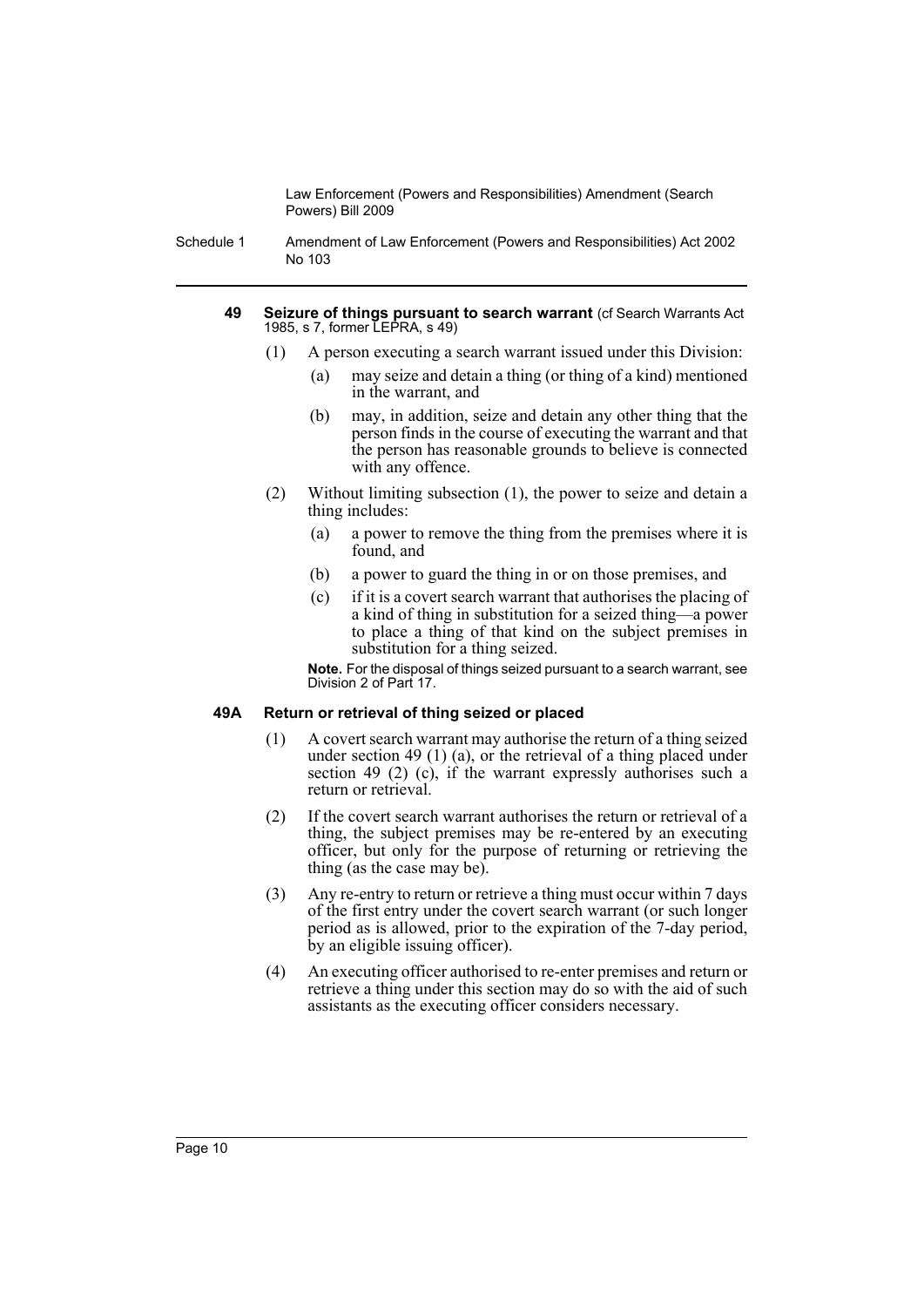Amendment of Law Enforcement (Powers and Responsibilities) Act 2002 No 103 Schedule 1

#### **50 Search of persons pursuant to warrant** (cf Search Warrants Act 1985, s 8, former LEPRA, s 50)

A person executing a search warrant issued under this Division may search any person found in or on the premises whom the person executing the warrant reasonably suspects of having a thing mentioned in the warrant.

**Notes.**

- 1 Under sections 99 and 100 a police officer or other person may arrest and take before an authorised officer to be dealt with according to law any person found in or on the premises whom the police officer or other person suspects on reasonable grounds of having committed an offence.
- 2 Division 4 of Part 4 contains provisions generally applicable to searches of persons.

### **[8] Section 51 Inquiries pursuant to warrant related to child prostitution offences**

Omit "police officer". Insert instead "person".

# **[9] Part 5, Division 3 Notices to produce documents**

Omit "authorised officer" wherever occurring. Insert instead "eligible issuing officer".

# **[10] Section 59 Application of Division**

Omit "police officers" from section 59 (1) (a). Insert instead "executing officers".

# **[11] Section 59 (2) and (3)**

Insert ", 67B" after "67" wherever occurring.

# **[12] Section 60 Application for warrant in person**

Omit "authorised officer" wherever occurring. Insert instead "eligible issuing officer".

# **[13] Section 61 Telephone warrant**

Omit "authorised officer" wherever occurring. Insert instead "eligible issuing officer".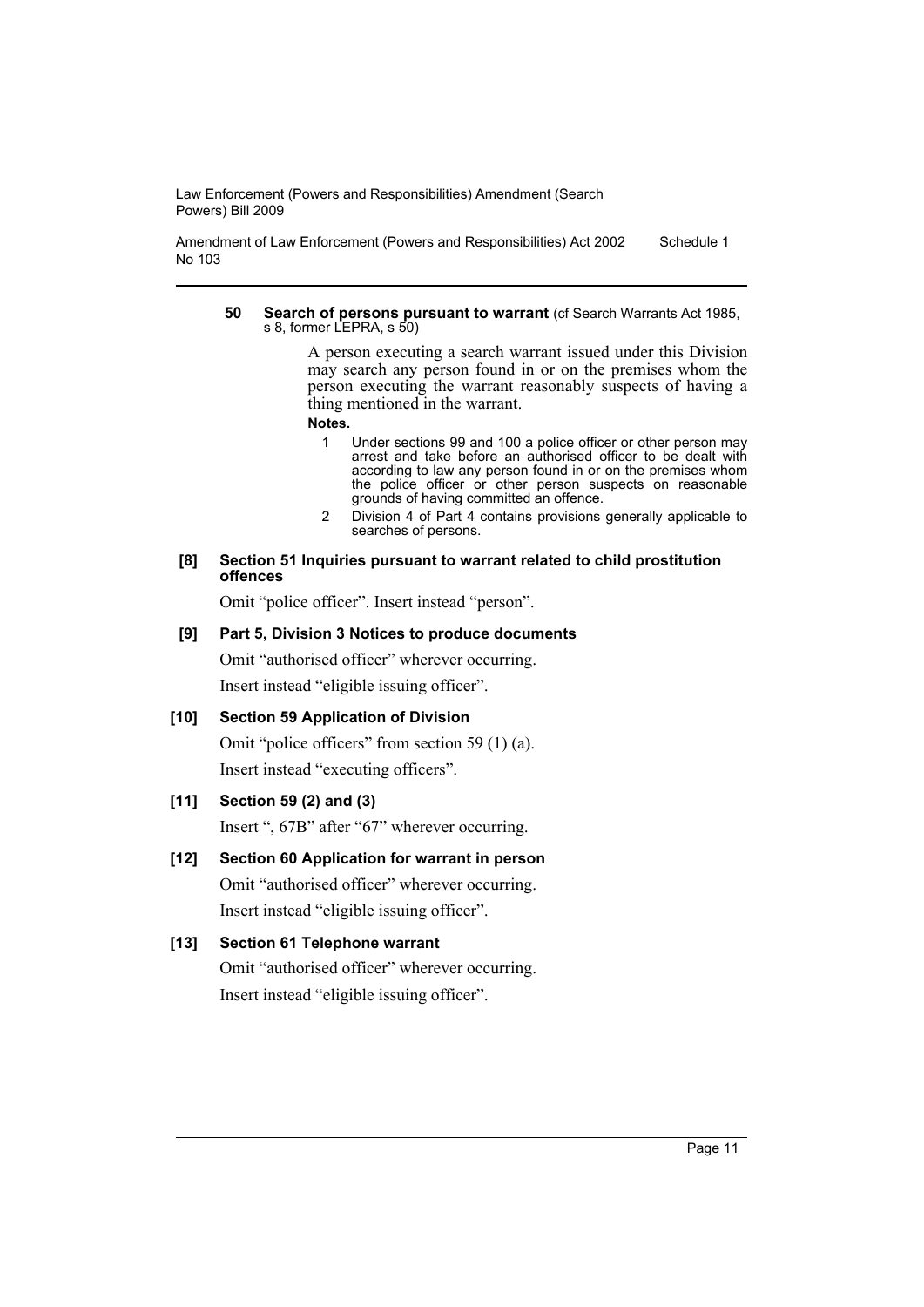Schedule 1 Amendment of Law Enforcement (Powers and Responsibilities) Act 2002 No 103

# **[14] Section 62**

Omit the section. Insert instead:

- **62 Information in, and consideration of, application for warrant** (cf Search Warrants Act 1985, s 12A, former LEPRA, s 62)
	- (1) An eligible issuing officer must not issue a warrant unless the application for the warrant includes the following information:
		- (a) the name of the applicant and details of the authority of the applicant to make the application for the warrant,
		- (b) particulars of the grounds on which the application is based, including (without limitation) the nature of the searchable offence or other offence involved.
		- (c) the address or other description of the subject premises,
		- (d) if the warrant is required to search for a particular thing a full description of that thing and, if known, its location,
		- (e) if the warrant is required to search for a kind of thing—a description of the kind of thing,
		- (f) if a previous application for the same warrant was refused—details of the refusal and any additional information required by section 64,
		- (g) any other information required by the regulations.
	- (2) In addition, an eligible issuing officer must not issue a covert search warrant unless the application for the warrant includes the following information:
		- (a) the name of the following persons:
			- (i) the occupier (if known) of those premises,
			- (ii) any person believed to have committed, or to be intending to commit, the searchable offence in respect of which the application is made,
		- (b) whether the occupier is believed to be knowingly concerned with the commission of that searchable offence,
		- (c) if it is proposed that premises adjoining or providing access to the subject premises be entered for the purposes of entering the subject premises—the address or other description of the premises that adjoin or provide such access and particulars of the grounds on which entry to those premises is required,
		- (d) any powers proposed to be exercised on entry to the subject premises that are sought to be authorised by the warrant under section 47A (2) (d),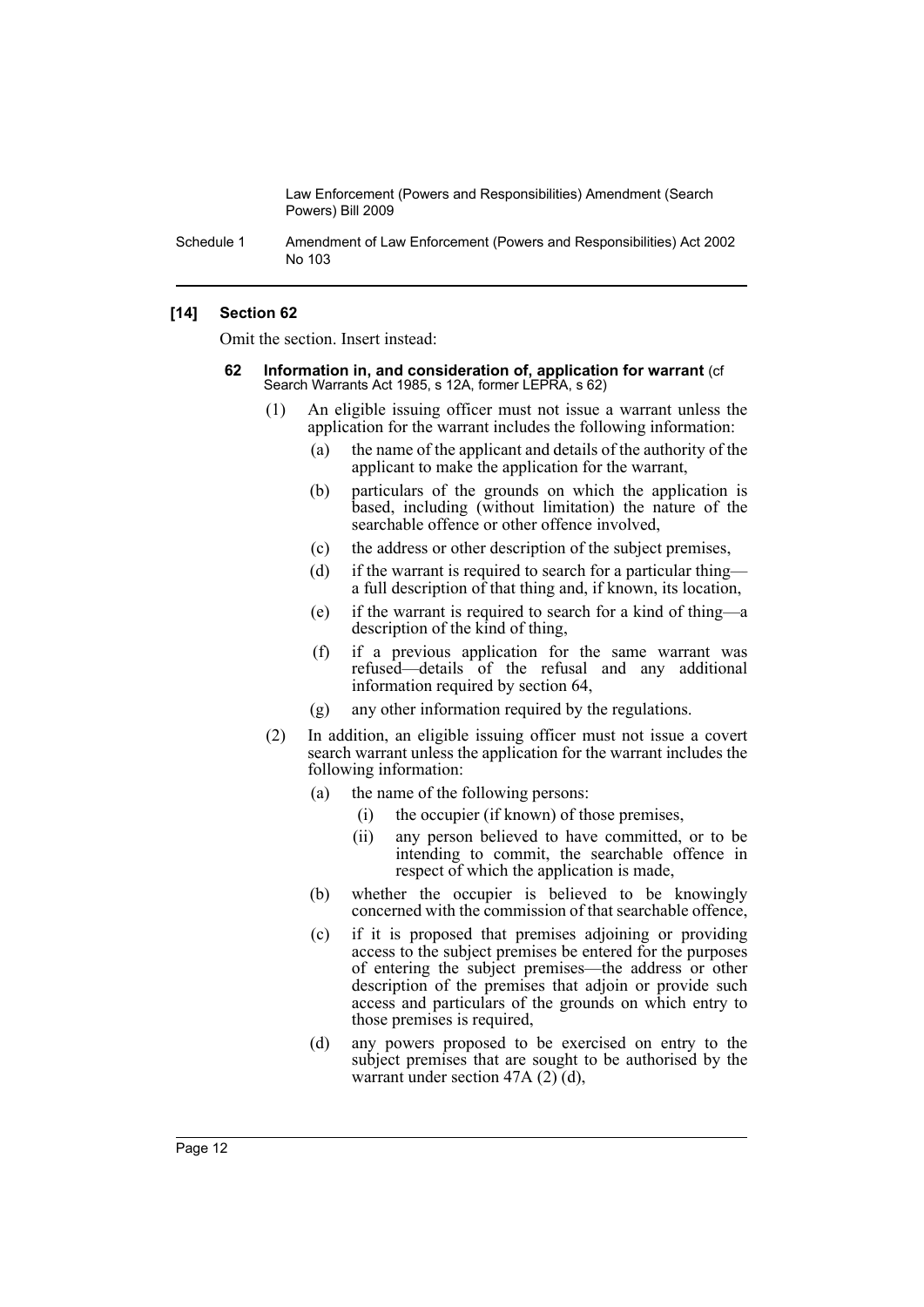Amendment of Law Enforcement (Powers and Responsibilities) Act 2002 No 103 Schedule 1

- (e) details of any covert search warrant that has previously been issued in respect of the subject premises.
- (3) An eligible issuing officer, when determining whether there are reasonable grounds to issue a warrant, is to consider (but is not limited to considering) the following matters:
	- (a) the reliability of the information on which the application is based, including the nature of the source of the information,
	- (b) if the warrant is required to search for a thing in relation to an alleged offence—whether there is sufficient connection between the thing sought and the offence.
- (4) In addition, an eligible issuing officer, when determining whether there are reasonable grounds to issue a covert search warrant, is to consider the following matters:
	- (a) the extent to which it is necessary for the entry and search of those premises to be conducted without the knowledge of any occupier of the premises,
	- (b) the nature and gravity of the searchable offence in respect of which the application is made,
	- (c) the extent to which the privacy of a person who is not believed to be knowingly concerned in the commission of the searchable offence is likely to be affected if the warrant is issued,
	- (d) whether any conditions should be imposed by the eligible issuing officer in relation to the execution of the warrant,
	- (e) if it is proposed that premises adjoining or providing access to the subject premises be entered for the purposes of entering the subject premises:
		- (i) whether this is reasonably necessary in order to enable access to the subject premises, or
		- (ii) whether this is reasonably necessary in order to avoid compromising the investigation of the searchable offence or other offence.
- (5) The applicant must provide (either orally or in writing) such further information as the eligible issuing officer requires concerning the grounds on which the warrant is being sought.
- (6) Nothing in this section requires an applicant for a warrant to disclose the identity of a person from whom information was obtained if the applicant is satisfied that to do so might jeopardise the safety of any person.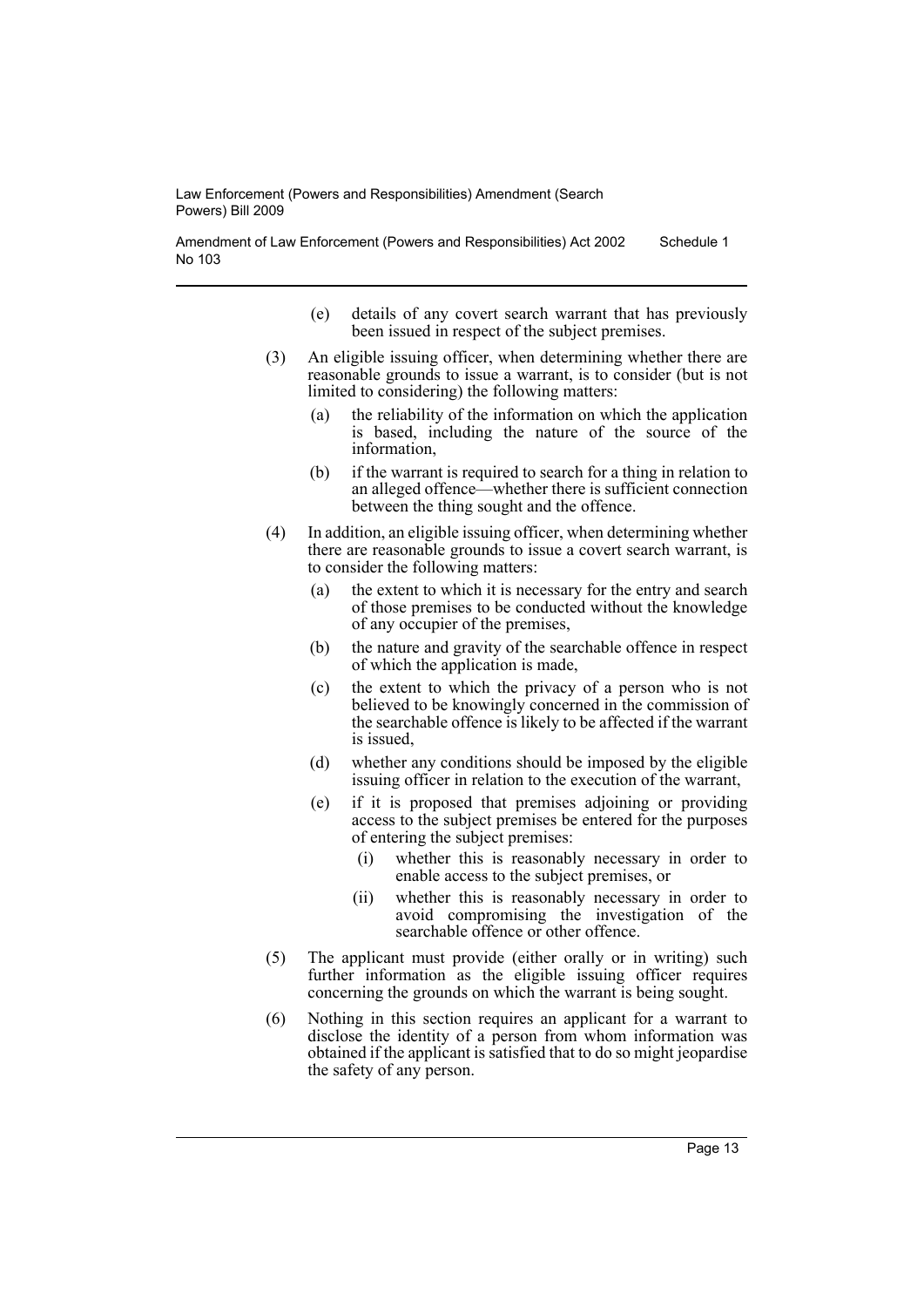Schedule 1 Amendment of Law Enforcement (Powers and Responsibilities) Act 2002 No 103

# **[15] Section 63 False or misleading information in applications**

Omit "authorised officer" from section 63 (1). Insert instead "eligible issuing officer".

# **[16] Section 63 (1A)**

Insert after section 63 (1):

(1A) A person must not, in or in connection with a report or an occupier's notice given in relation to a search warrant, give information to an eligible issuing officer that the person knows to be false or misleading in a material particular. Maximum penalty: 100 penalty units or imprisonment for 2 years, or both.

# **[17] Section 64 Further application for warrant after refusal**

Omit "authorised officer" wherever occurring in section 64 (1). Insert instead "eligible issuing officer".

# **[18] Section 64 (2)**

Omit the subsection. Insert instead:

(2) However, in the case of a warrant other than a covert search warrant, a further application may be made to a Magistrate following a refusal to issue the warrant by an eligible issuing officer who is not a Magistrate whether or not additional information is provided in the further application. Only one such further application may be made in any particular case.

# **[19] Section 65 Record of proceedings before eligible issuing officer**

Omit "authorised officer" wherever occurring in section 65 (1) and (3).

Insert instead "eligible issuing officer".

# **[20] Section 65 (1A)**

Insert after section 65 (1):

(1A) An eligible issuing officer who refuses to issue a warrant must cause a record to be made of all relevant particulars of the grounds the eligible issuing officer has relied on to justify the refusal to issue the warrant.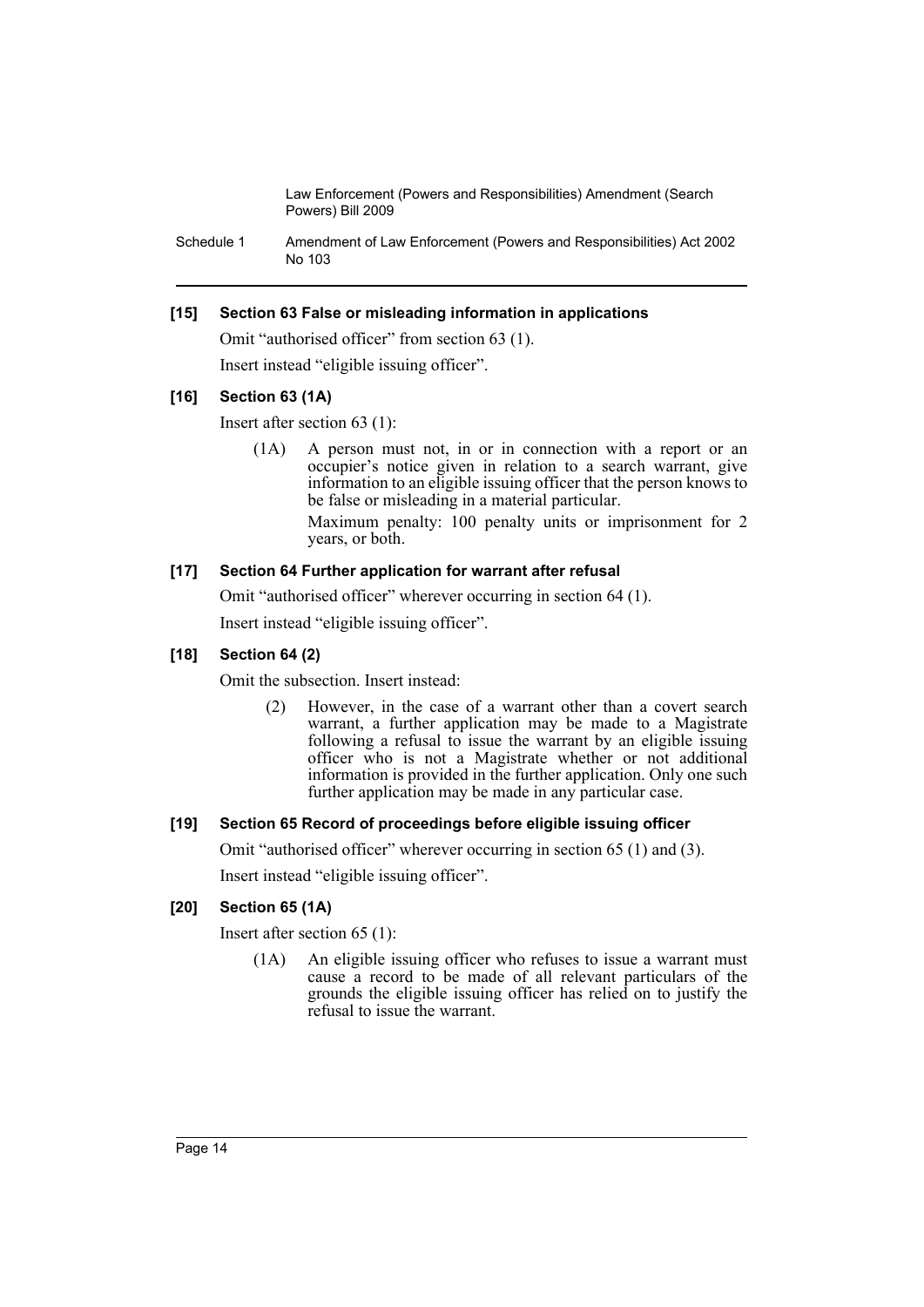Amendment of Law Enforcement (Powers and Responsibilities) Act 2002 No 103 Schedule 1

### **[21] Section 66 Form of warrant**

Insert at the end of the section:

- (2) Without limiting subsection (1), a covert search warrant must specify the following:
	- (a) the address or other description of any premises that adjoin or provide access to the subject premises that may be entered under the warrant for the purposes of entering the subject premises,
	- (b) the name of the following persons:
		- (i) the occupier (if known) of those premises,
		- (ii) any person believed to have committed, or to be intending to commit, the searchable offence to which the warrant relates.
	- (c) whether the occupier is believed to be knowingly concerned with the commission of that searchable offence,
	- (d) any conditions imposed in relation to the execution of the warrant,
	- (e) a description of the kinds of things that may be placed in substitution for a seized thing,
	- (f) any other matter required by the regulations.

### **[22] Section 67 Notice to occupier of premises entered pursuant to warrant**

Omit "authorised officer" wherever occurring in section 67 (1). Insert instead "eligible issuing officer".

# **[23] Section 67 (3)–(8)**

Omit section 67 (3)–(5). Insert instead:

- (3) An occupier's notice under this section may be served personally or in such other manner as the eligible issuing officer who issued the warrant may direct.
- (4) **Time for service of notice—warrant other than a covert search warrant**

A person executing a warrant other than a covert search warrant must:

(a) on entry into or onto the premises or as soon as practicable after entry, serve the occupier's notice on a person who appears to be an occupier of the premises and to be of or above the age of 18 years, or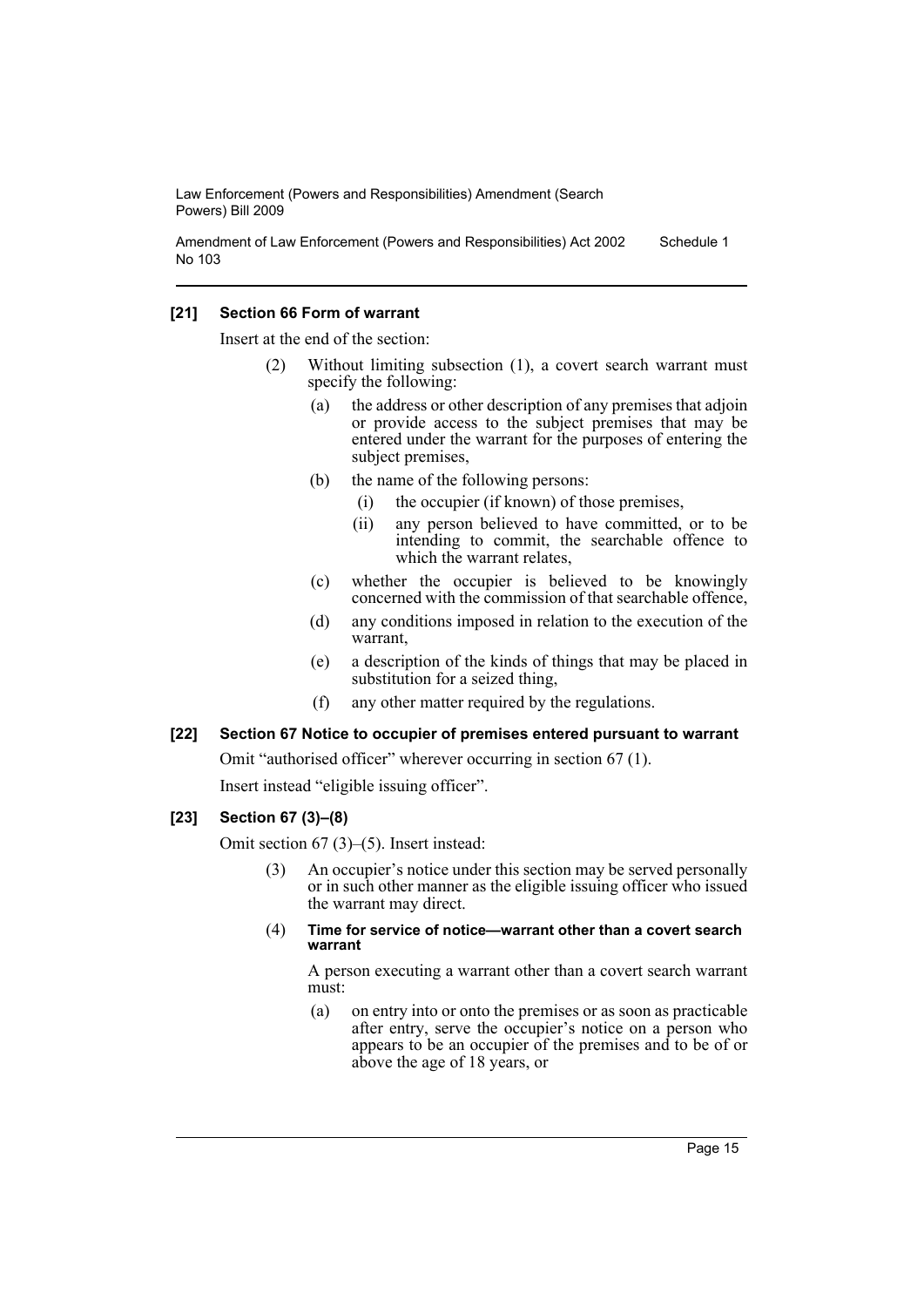Schedule 1 Amendment of Law Enforcement (Powers and Responsibilities) Act 2002 No 103

- (b) if no such person is then present in or on the premises, serve the occupier's notice on the occupier of the premises within 48 hours after executing the warrant.
- (5) If an occupier's notice cannot practicably be served on a person in accordance with subsection  $(4)$  (b), the eligible issuing officer who issued the warrant may, by order, direct that, instead of service, such steps be taken as are specified in the order for the purpose of bringing the occupier's notice to the attention of the occupier.
- (6) An order under subsection (5) may direct that the occupier's notice be taken to have been served on the occupier on the happening of a specified event or on the expiry of a specified time.
- (7) Service in accordance with an order under subsection (5) is taken to constitute personal service for the purposes of subsection (4).

### (8) **Time for service of notice—covert search warrant**

A person executing a covert search warrant must serve the occupier's notice on the person who was the occupier of the subject premises at the time the covert search warrant was executed as soon as practicable after the warrant is executed, unless the service of the notice is postponed under section 67A.

# **[24] Sections 67A and 67B**

Insert after section 67:

### **67A Postponement of service of occupier's notice—covert search warrant**

- (1) Service of an occupier's notice relating to a covert search warrant may be postponed for a period of up to 6 months by the eligible issuing officer who issued the covert search warrant if that eligible issuing officer is satisfied that there are reasonable grounds for the postponement.
- (2) Service of an occupier's notice may be postponed on more than one occasion, but must not be postponed on any one occasion for a period exceeding 6 months or for more than 3 years in total.
- (3) The eligible issuing officer must not postpone service of an occupier's notice for periods exceeding 18 months in total unless satisfied that there are exceptional grounds that justify the postponement.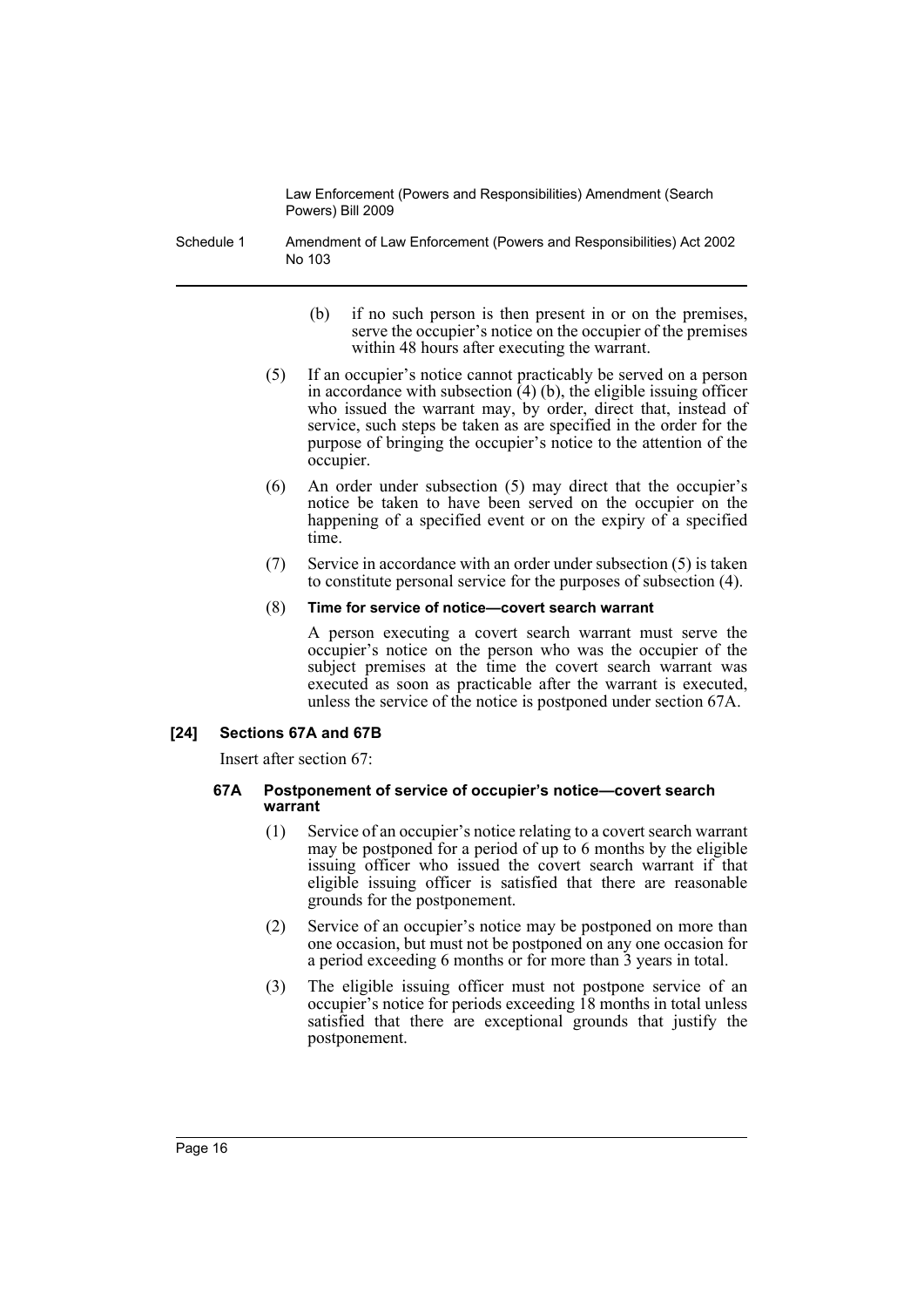Amendment of Law Enforcement (Powers and Responsibilities) Act 2002 No 103 Schedule 1

### **67B Notice to adjoining occupiers of execution of covert search warrant**

- (1) The person to whom a covert search warrant is issued is to prepare a notice under this section (an *adjoining occupier's notice*) if the execution of the warrant will involve entering premises adjoining or providing access to the subject premises (*adjoining premises*) without the knowledge of the occupier of the adjoining premises.
- (2) Before the covert search warrant is executed, the adjoining occupier's notice is to be provided to the eligible issuing officer who issued the warrant for that officer's approval.
- (3) The adjoining occupier's notice:
	- (a) must specify the following:
		- (i) the name of the person who applied for the covert search warrant,
		- (ii) the date when the warrant was issued,
		- (iii) the address or other description of the subject premises, and
	- (b) is to specify or contain any other matters required by the regulations.
- (4) The adjoining occupier's notice must be served on the person who was the occupier of the adjoining premises at the time the covert search warrant was executed, on (or as soon as practicable after) service of the occupier's notice on the occupier of the subject premises under section 67 unless the eligible issuing officer directs that service of the notice may be dispensed with.
- (5) The adjoining occupier's notice may be served personally or in such other manner as the eligible issuing officer who issued the covert search warrant may direct.
- (6) In this section:

*adjoining premises* does not include common property within the meaning of the *Strata Schemes Management Act 1996*.

### **[25] Section 68 Announcement before entry**

Insert "the warrant is a covert search warrant or if" after "section if" in section 68 $(2)$ .

# **[26] Section 69 Duty to show warrant**

Insert "other than a covert search warrant" after "executing a warrant".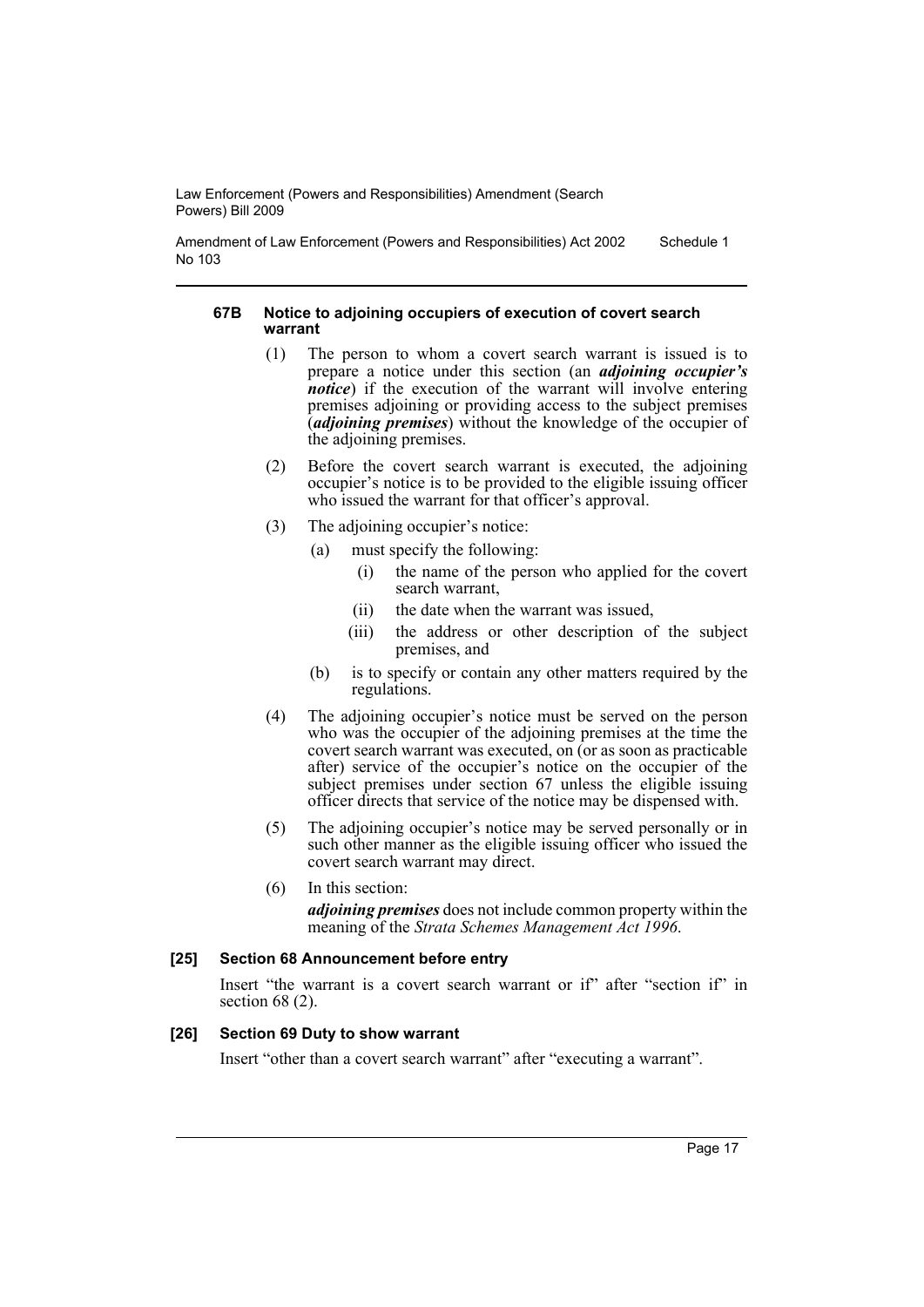Schedule 1 Amendment of Law Enforcement (Powers and Responsibilities) Act 2002 No 103

# **[27] Section 70 Use of force etc to enter premises**

Omit "A police officer" and "the police officer" wherever occurring.

Insert instead "An executing officer" and "the executing officer", respectively.

# **[28] Section 70 (4)**

Insert after section 70 (3):

(4) A person authorised to search premises pursuant to a warrant may do anything that it is reasonably necessary to do to render safe any dangerous article found in or on the premises.

# **[29] Section 72 Execution of warrant by day or night**

Insert before section 72 (1):

(1A) A covert search warrant may be executed by day or by night.

# **[30] Section 72 (1)**

Insert "(other than a covert search warrant)" after "A warrant".

# **[31] Section 72 (1) and (2)**

Omit "authorised officer" wherever occurring. Insert instead "eligible issuing officer".

# **[32] Section 73 Expiry of warrant**

Omit "authorised officer" wherever occurring in section 73 (2) and (4). Insert instead "eligible issuing officer".

# **[33] Section 73 (2A)**

Insert after section 73 (2):

(2A) The time so specified for a covert search warrant is the date that is 10 days after the date on which the warrant is issued.

# **[34] Section 73 (3)**

Insert "for a warrant other than a covert search warrant" after "time so specified" in section 73 (3).

# **[35] Section 73 (5) and (6)**

Omit section 73 (5). Insert instead:

(5) If no time of expiry is specified in a warrant (other than a telephone warrant or a covert search warrant), the warrant expires 72 hours after issue.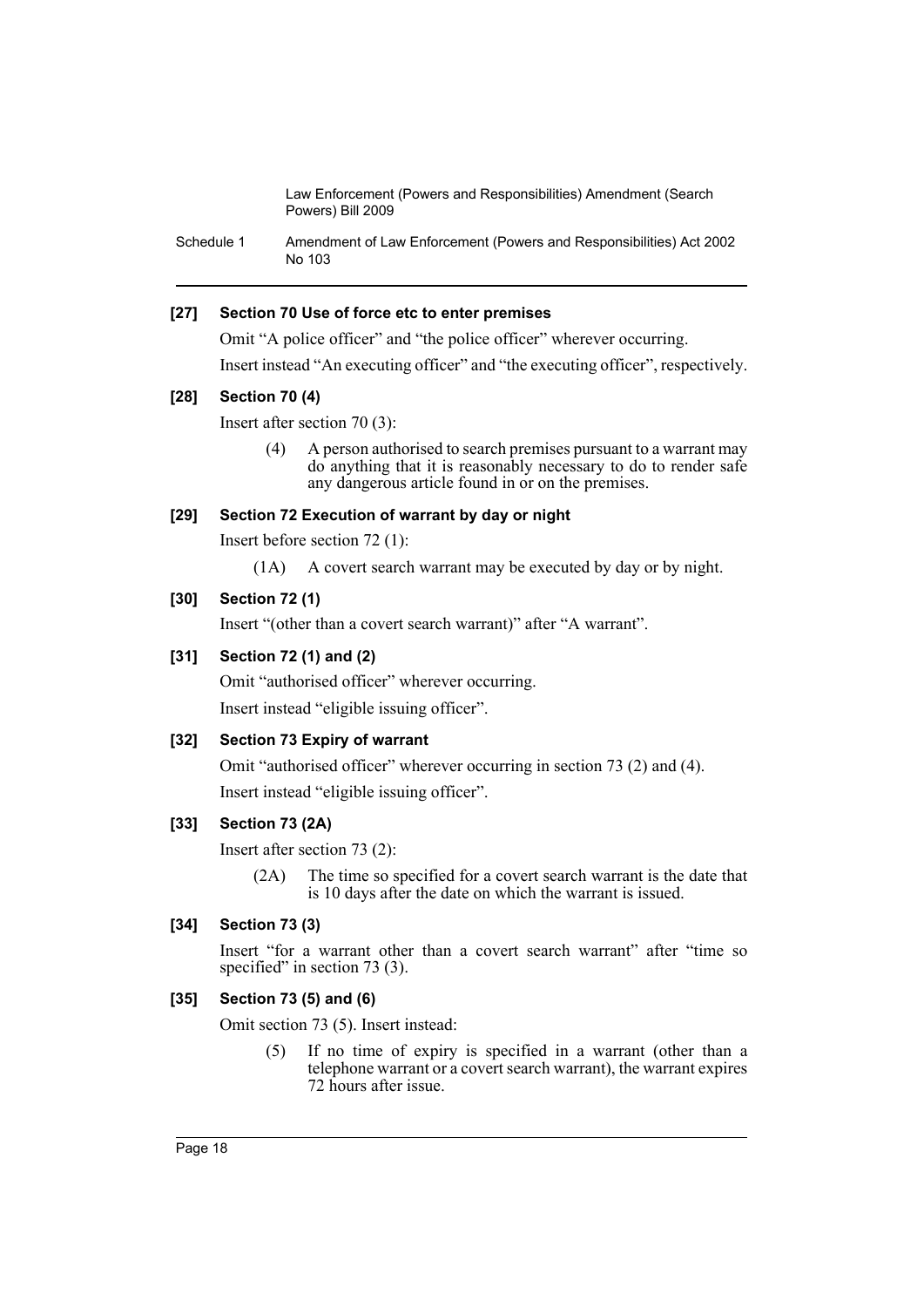Amendment of Law Enforcement (Powers and Responsibilities) Act 2002 No 103 Schedule 1

> (6) If no time of expiry is specified in a covert search warrant, the warrant expires 10 days after issue.

### **[36] Section 73A Extension of warrant**

Insert "a covert search warrant or" after "other than" in section 73A (1).

### **[37] Section 73A**

Omit "authorised officer" wherever occurring.

Insert instead "eligible issuing officer".

#### **[38] Section 74 Report to eligible issuing officer on execution of warrant other than covert search warrant**

Insert "other than a covert search warrant" after "whom a warrant" in section 74 (1).

### **[39] Section 74 (1)**

Omit "authorised officer". Insert instead "eligible issuing officer".

### **[40] Section 74A**

Insert after section 74:

### **74A Report to eligible issuing officer on execution of covert search warrant**

- (1) An executing officer for a covert search warrant must provide a report in writing to the eligible issuing officer who issued the warrant:
	- (a) stating the address or other description of the subject premises, and
	- (b) stating whether or not the warrant was executed, and
	- (c) if the warrant was executed:
		- (i) stating the date on which the warrant was executed, and
		- (ii) stating the name (or code-name) of the person in charge when the warrant was executed, and
		- (iii) stating the name (or code-name) of any person who entered the subject premises to assist in the execution of the warrant and the nature of the assistance provided, and
		- (iv) stating the powers that were exercised under the warrant, and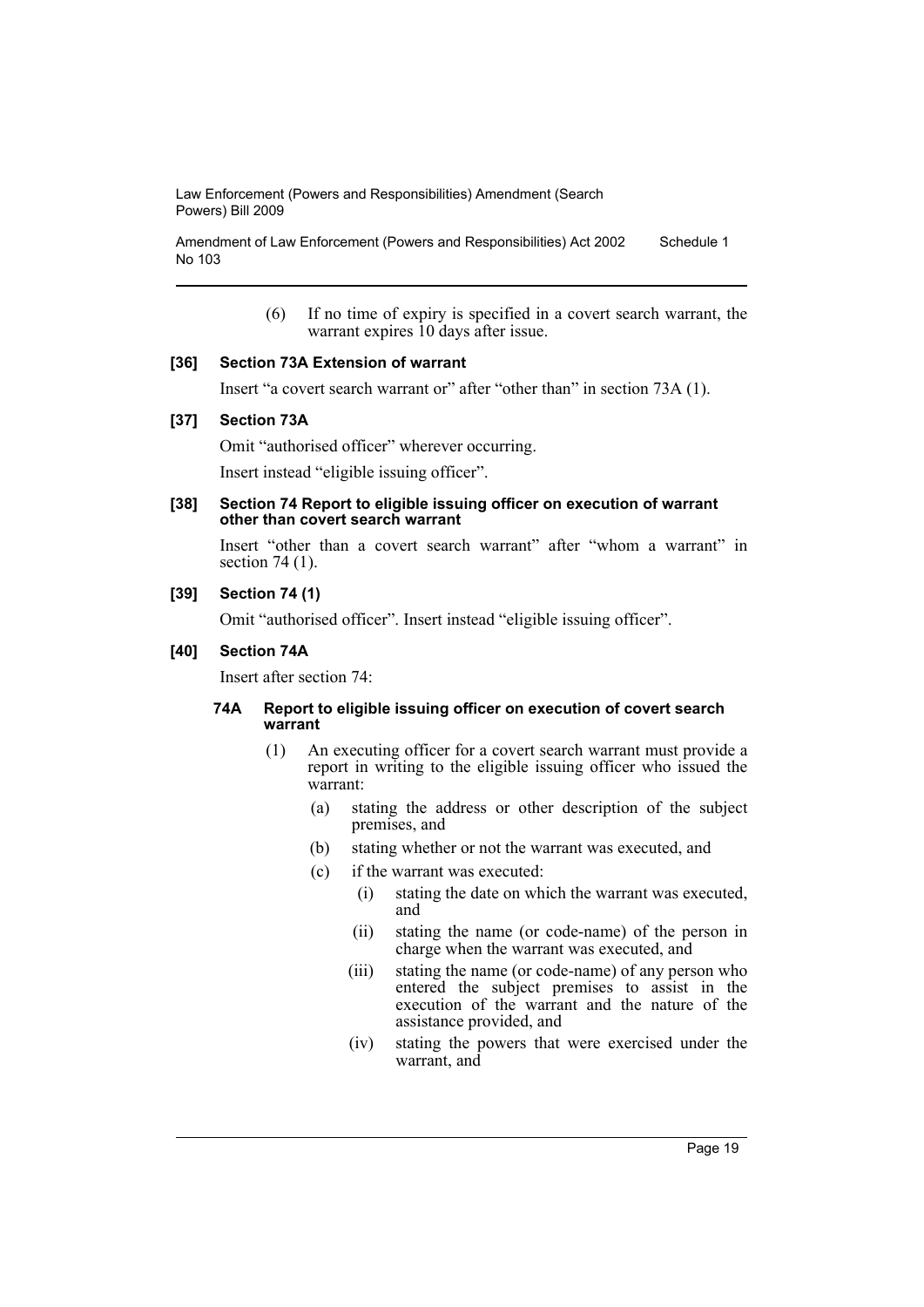Schedule 1 Amendment of Law Enforcement (Powers and Responsibilities) Act 2002 No 103

- (v) setting out briefly the result of the execution of the warrant (including a brief description of anything seized, placed in substitution for a seized thing or examined and any data accessed under section 75B), and
- (d) if the warrant was not executed—setting out briefly the reasons why the warrant was not executed, and
- (e) containing such other particulars as may be prescribed by the regulations.
- (2) The report must be provided within 10 days after the execution of the warrant or the expiry of the warrant, whichever first occurs.
- (3) If premises are entered for the purposes of returning or retrieving a thing under section 49A, a report must also be provided in writing to the eligible issuing officer who issued the warrant:
	- (a) stating the address or other description of the premises, and
	- (b) stating the date on which the premises were re-entered, and
	- (c) stating the name (or code-name) of any person who entered the premises for the purposes of the return or retrieval, and
	- (d) stating the name (or code-name) of any person who re-entered the subject premises to assist in the return or retrieval of the thing and the nature of the assistance provided, and
	- (e) setting out a brief description of the thing, and
	- (f) if the thing was not returned or retrieved—setting out the reasons why the thing was not returned or retrieved, and
	- (g) containing such other particulars as may be prescribed by the regulations.
- (4) The report is to be provided within 10 days after the entry to the premises for the purposes of retrieving or returning the thing under section 49A.
- (5) The Commissioner of Police, Commissioner for the New South Wales Crime Commission or Commissioner for the Police Integrity Commission is to ensure that a copy of any report provided under this section is given to the Attorney General.
- (6) A person may be referred to by a code-name in a report required under this section only if:
	- (a) the person who provides the report believes on reasonable grounds that use of the code-name is necessary to protect the safety of the person referred to, and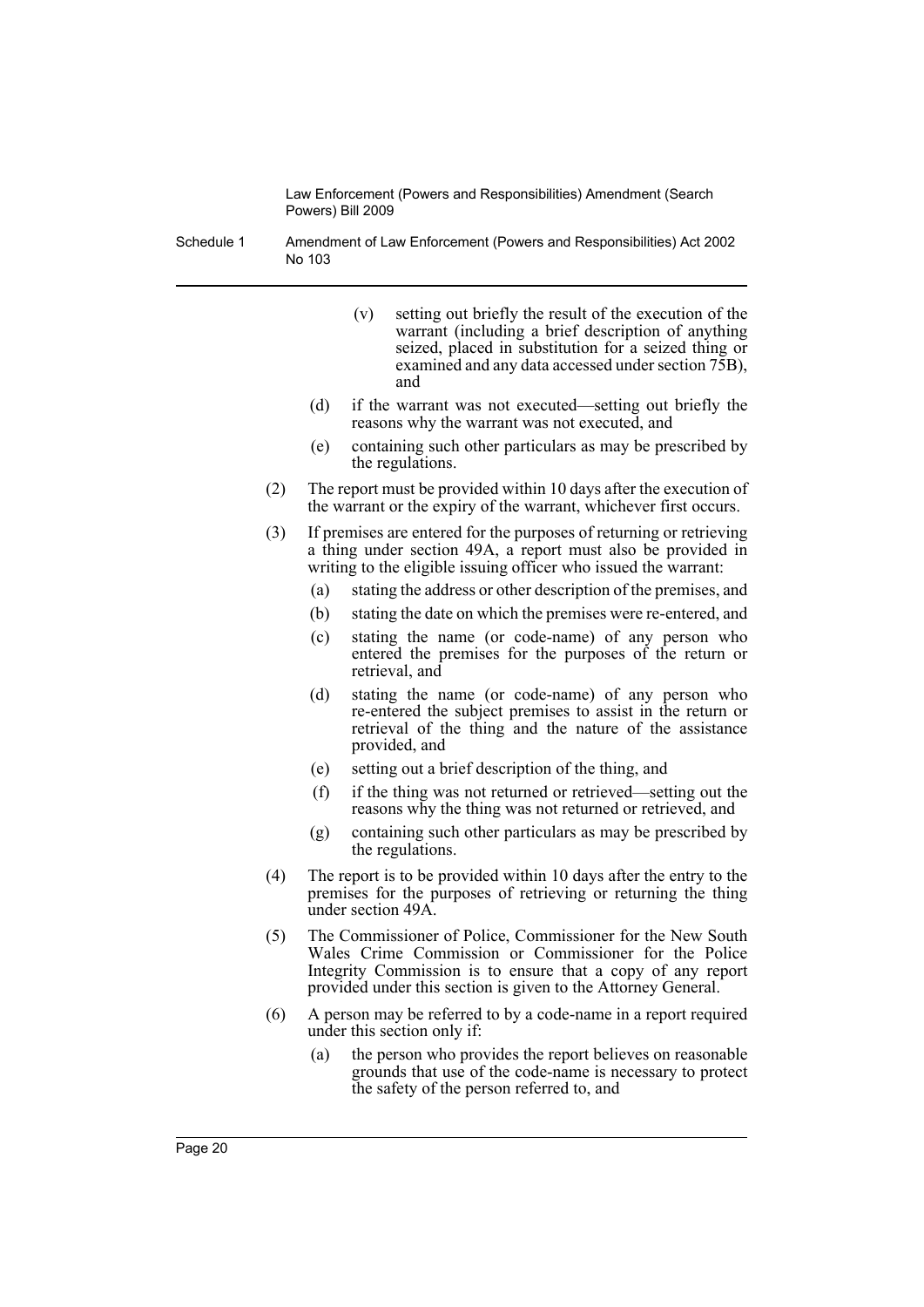Amendment of Law Enforcement (Powers and Responsibilities) Act 2002 No 103 Schedule 1

- (b) a record of the person's actual name and reasons for use of the code-name is kept by the authority in which the person is employed.
- (7) If an executing officer for a covert search warrant has died or is absent the report may be provided by another person from the authority in which the executing officer was or is employed who is authorised to make an application for a covert search warrant.

# **[41] Section 75**

Omit the section. Insert instead:

**75 Death, absence of eligible issuing officer who issued warrant** (cf Search Warrants Act 1985, s 22, former LEPRA, s 75)

> If the eligible issuing officer who issued a warrant has died, has ceased to be an eligible issuing officer or is absent:

- (a) a report required to be provided to that eligible issuing officer under section 74 or 74A, or
- (b) a power exercisable by that eligible issuing officer under section 67 (5), 67A (1), 67B (4) and (5), 73 (4), 73A or 75A (2) or  $(4)$ ,

must be provided to, or may be exercised by, as the case may be, any other eligible issuing officer.

### **[42] Sections 75A and 75B**

Insert after section 75:

#### **75A Operation of electronic and other equipment at premises and removal of things from premises for examination**

- (1) A person executing or assisting in the execution of a warrant to which this Division applies may:
	- (a) bring to the premises the subject of the warrant any electronic and other equipment reasonably necessary for the examination of a thing found at the premises, and
	- (b) operate any such equipment (or equipment already at those premises) to examine a thing found at the premises in order to determine whether it is or contains a thing that may be seized under the warrant, and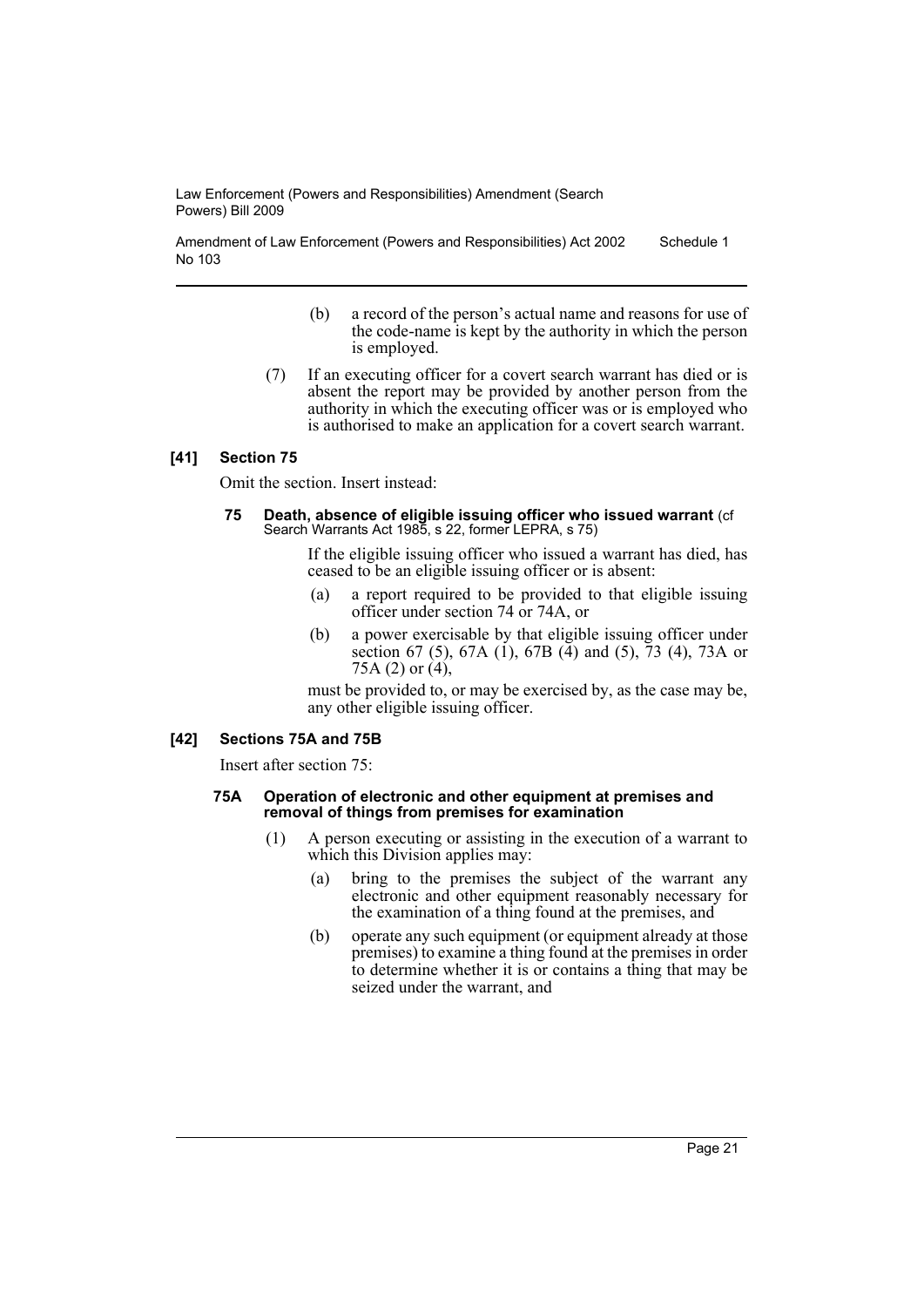- Schedule 1 Amendment of Law Enforcement (Powers and Responsibilities) Act 2002 No 103
	- (c) move a thing found at the premises to another place (for up to 7 working days) for examination in order to determine whether it is or contains a thing that may be seized under the warrant if the occupier of the premises consents or if:
		- (i) it is significantly more practicable to do so having regard to the timeliness and cost of examining the thing at another place and the availability of expert assistance, and
		- (ii) there are reasonable grounds to suspect it is or contains a thing that may be seized under the warrant.
	- (2) If a thing is moved to another place for examination under this section, an eligible issuing officer may authorise the removal of the thing for an additional period (not exceeding 7 working days at any one time) if satisfied that the additional period is required to determine whether it is or contains a thing that may be seized under the warrant.
	- (3) The person executing the warrant must advise the occupier that the occupier may make submissions to the eligible issuing officer on the matter and is to give the occupier a reasonable opportunity to do so (except in the case of a covert search warrant).
	- (4) The eligible issuing officer may authorise the removal of a thing for a period exceeding a total of 28 days only if satisfied that it is justified on the basis that there are exceptional circumstances in the case.
	- (5) The limitation imposed by this section on the period that a thing may be removed to another place ceases when it is determined that it is or contains a thing that may be seized under the warrant.
	- (6) This section does not authorise the operation of equipment already at the premises the subject of the warrant to examine a thing unless the person operating the equipment has reasonable grounds to believe that the examination can be carried out without damaging the equipment or the thing.

#### **75B Access to and downloading of data from computers (including access to computers outside premises the subject of a warrant)**

(1) The person executing or assisting in the execution of a warrant to which this Division applies may operate equipment at the premises the subject of the warrant to access data (including data held at premises other than the subject premises) if the person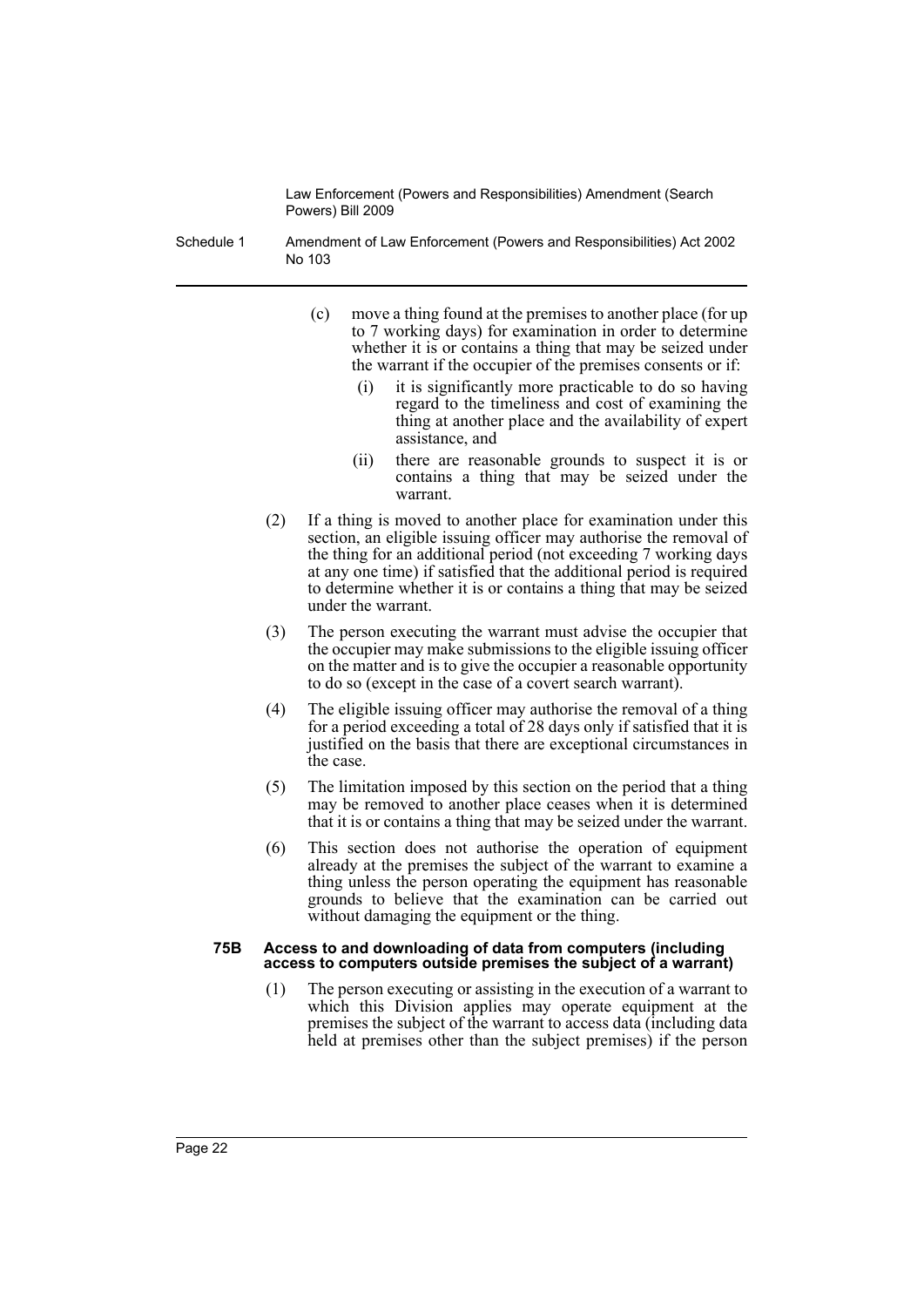Amendment of Law Enforcement (Powers and Responsibilities) Act 2002 No 103 Schedule 1

> believes on reasonable grounds that the data might be data that could be seized under the warrant.

> **Note.** Under section 49, data may be seized under a warrant if connected with an offence. Section 46 (3) provides that a thing is connected with an offence if, for example, it will provide evidence of the commission of the offence.

- (2) The person executing or assisting in the execution of the warrant may:
	- (a) copy any accessed data to a disk, tape or other data storage device brought to the premises, and
	- (b) with the approval of the occupier of the premises, copy any accessed data to a disk, tape or other data storage device already at the premises, and
	- (c) take the disk, tape or other data storage device from the premises to examine the accessed data to determine whether it (or any part of it) is data that could be seized under the warrant.
- (3) The person executing or assisting in the execution of the warrant may operate the equipment to put any data that could be seized in documentary form and seize the document so produced.
- (4) The person executing or assisting in the execution of the warrant may seize the equipment and any disk, tape or other data storage device:
	- (a) if it is not practicable to exercise the powers referred to in subsection  $(2)$  or  $(3)$  in relation to the data, or
	- (b) if possession by the occupier of the equipment or device could constitute an offence.
- (5) This section does not authorise the operation of equipment already at the premises the subject of the warrant to access data unless the person operating the equipment has reasonable grounds to believe that the equipment can be operated without damaging the equipment or the data.
- (6) The responsible officer for an authority must arrange for the removal of any data obtained by the exercise of a power referred to in this section by a member of the authority from any device under the control of the authority and the destruction of any other reproduction of the data in the control of the authority if the responsible officer is satisfied that the data is data that could not be seized under the warrant.
- (7) Subsection (6) does not require the destruction of court records.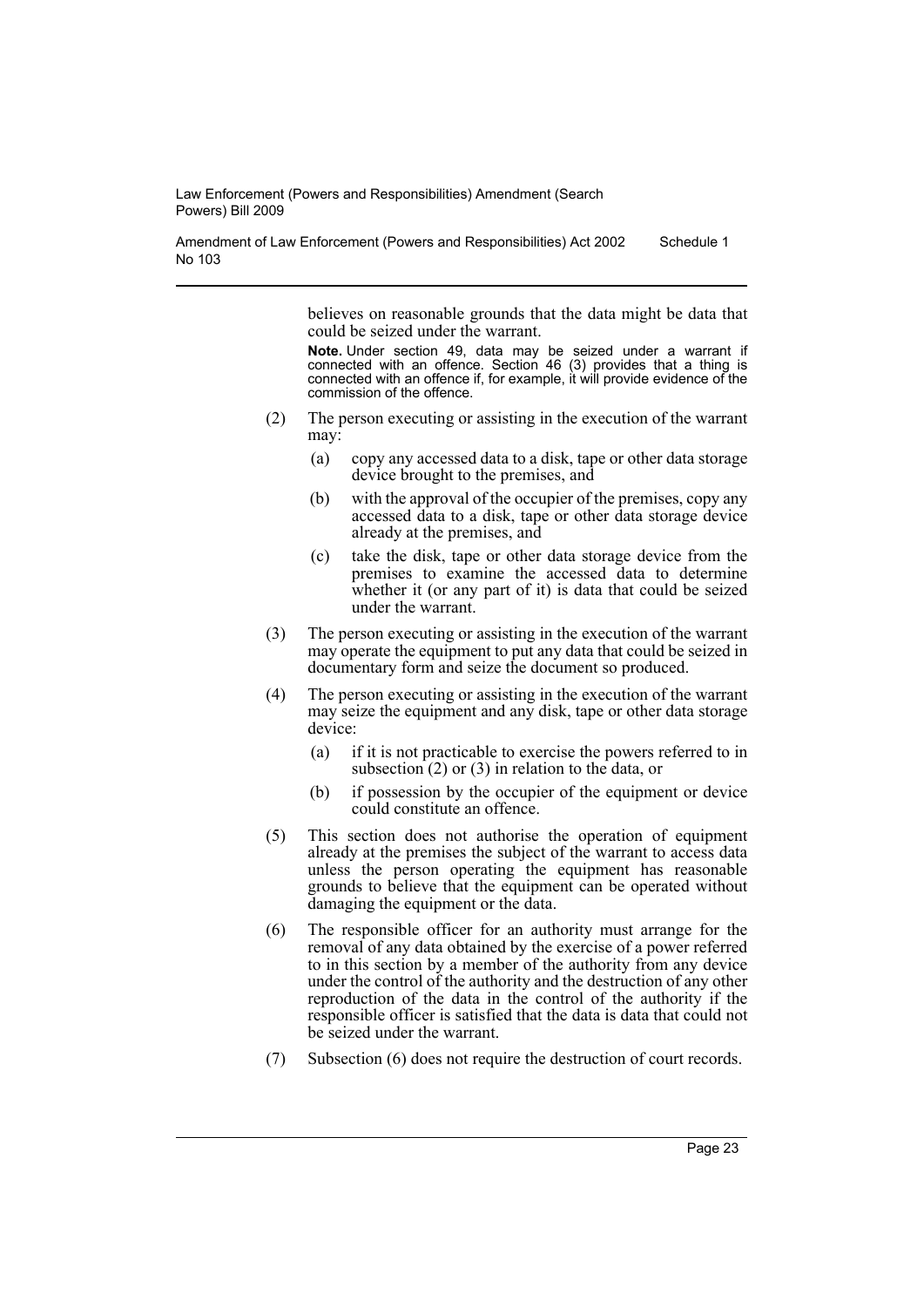Schedule 1 Amendment of Law Enforcement (Powers and Responsibilities) Act 2002 No 103

- (8) In this section, *responsible officer for an authority* means the following:
	- (a) in relation to data obtained by a police officer—the Commissioner of Police,
	- (b) in relation to data obtained by a member of staff of the Police Integrity Commission—the Commissioner for the Police Integrity Commission,
	- (c) in relation to data obtained by a member of staff of the New South Wales Crime Commission—the Commissioner for the New South Wales Crime Commission,
	- (d) in relation to data obtained in execution of a search warrant issued under a provision of an Act specified in Schedule 2—the person prescribed by the regulations.

# **[43] Sections 76A and 76B**

Insert before section 77:

#### **76A Applications with respect to covert search warrants to be dealt with in absence of public**

Applications under this Part, and any matters arising under this Part, in respect of covert search warrants that are dealt with by an eligible issuing officer are to be dealt with in the absence of the public.

# **76B Publication of documents relating to search warrants**

- (1) A person must not intentionally or recklessly publish an application for a covert search warrant, a report prepared under section 74 or 74A, an occupier's notice or any information directly derived from such an application, report or notice unless:
	- (a) an occupier's notice that relates to the execution of the warrant has been given under section 67 or 67B, or
	- (b) directions have been given in relation to the giving of the occupier's notice under section 67.

Maximum penalty: 50 penalty units or imprisonment for 12 months, or both.

- (2) This section does not make it an offence to publish any application, report, notice or information if the publication is for the purposes of:
	- (a) exercising any functions under this Part, or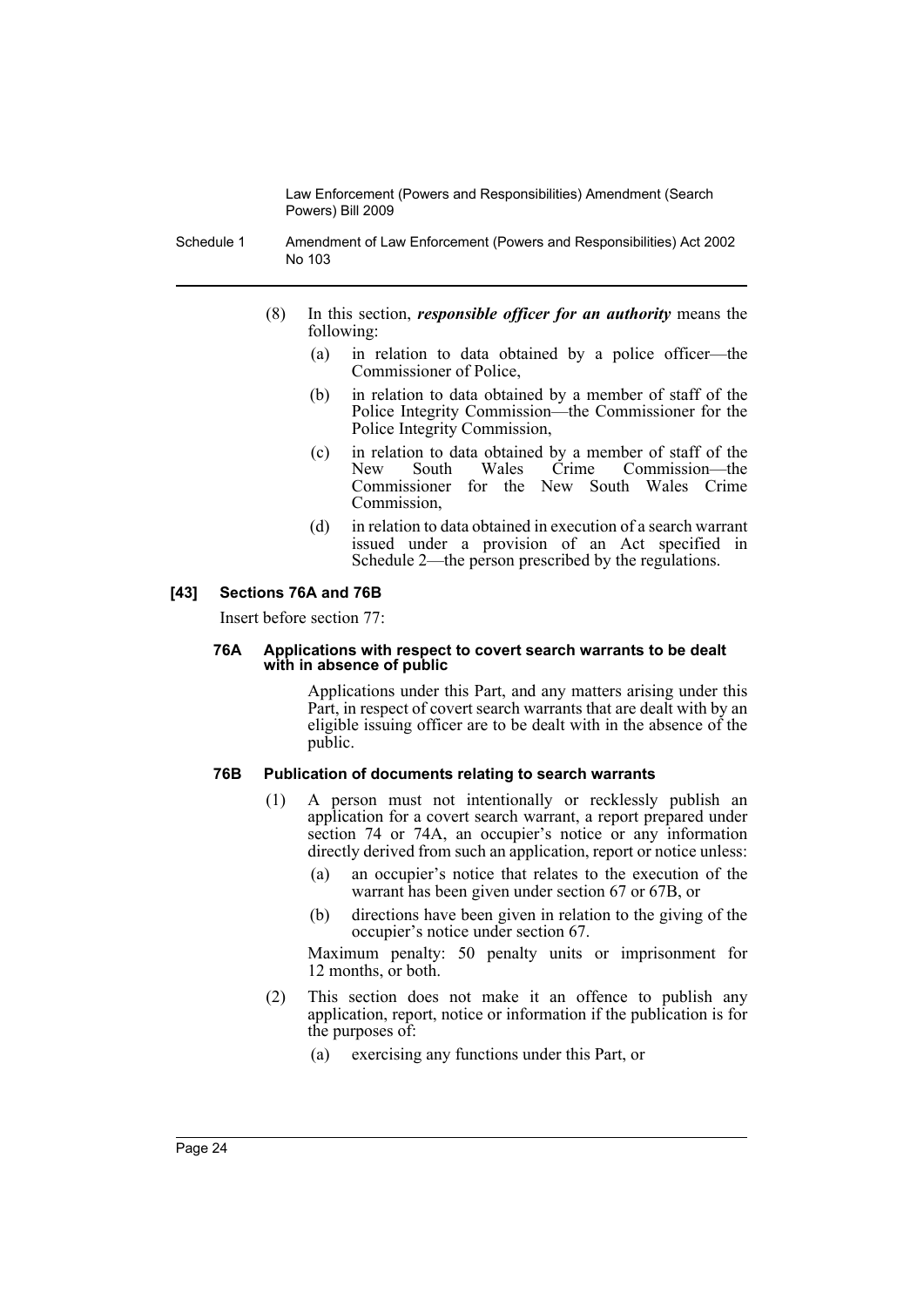Amendment of Law Enforcement (Powers and Responsibilities) Act 2002 No 103 Schedule 1

> (b) the internal management of the NSW Police Force, the New South Wales Crime Commission, the Police Integrity Commission, the Supreme Court or the Attorney General's Department.

#### **[44] Section 79 References in other Acts to "authorised justice" or "authorised officer"**

Omit "an authorised officer within the meaning of this Act".

Insert instead "an eligible issuing officer within the meaning of paragraph (a) of the definition of *eligible issuing officer* in section 46 (1) of this Act".

# **[45] Section 201 Supplying police officer's details and giving warnings**

Insert after section 201 (3):

(3AA) Despite subsection (3), this section does not apply to the exercise of a power to enter premises or to search premises or a vehicle, vessel or aircraft that is conferred by a covert search warrant.

### **[46] Section 242 Monitoring of operation of certain provisions of Act by Ombudsman**

Omit section 242 (1) and (2). Insert instead:

- (1) The Ombudsman must inspect the records of the NSW Police Force, the New South Wales Crime Commission and the Police Integrity Commission under Part 5 in relation to covert search warrants every 12 months after the commencement of this subsection for the purpose of ascertaining whether or not the requirements of that Part (in so far as it relates to covert search warrants) are being complied with.
- (2) For that purpose, the Ombudsman may require the Commissioner of Police, the Commissioner for the New South Wales Crime Commission and the Commissioner for the Police Integrity Commission to provide access to the relevant records.

# **[47] Section 242 (3)**

Omit the subsection. Insert instead:

(3) The Ombudsman must, as soon as practicable after the expiration of each year after the commencement of subsection (1) (as substituted by the *Law Enforcement (Powers and Responsibilities) Amendment (Search Powers) Act 2009*), prepare a report of the Ombudsman's work and activities under this section and furnish a copy of the report to the Attorney General and the Minister for Police.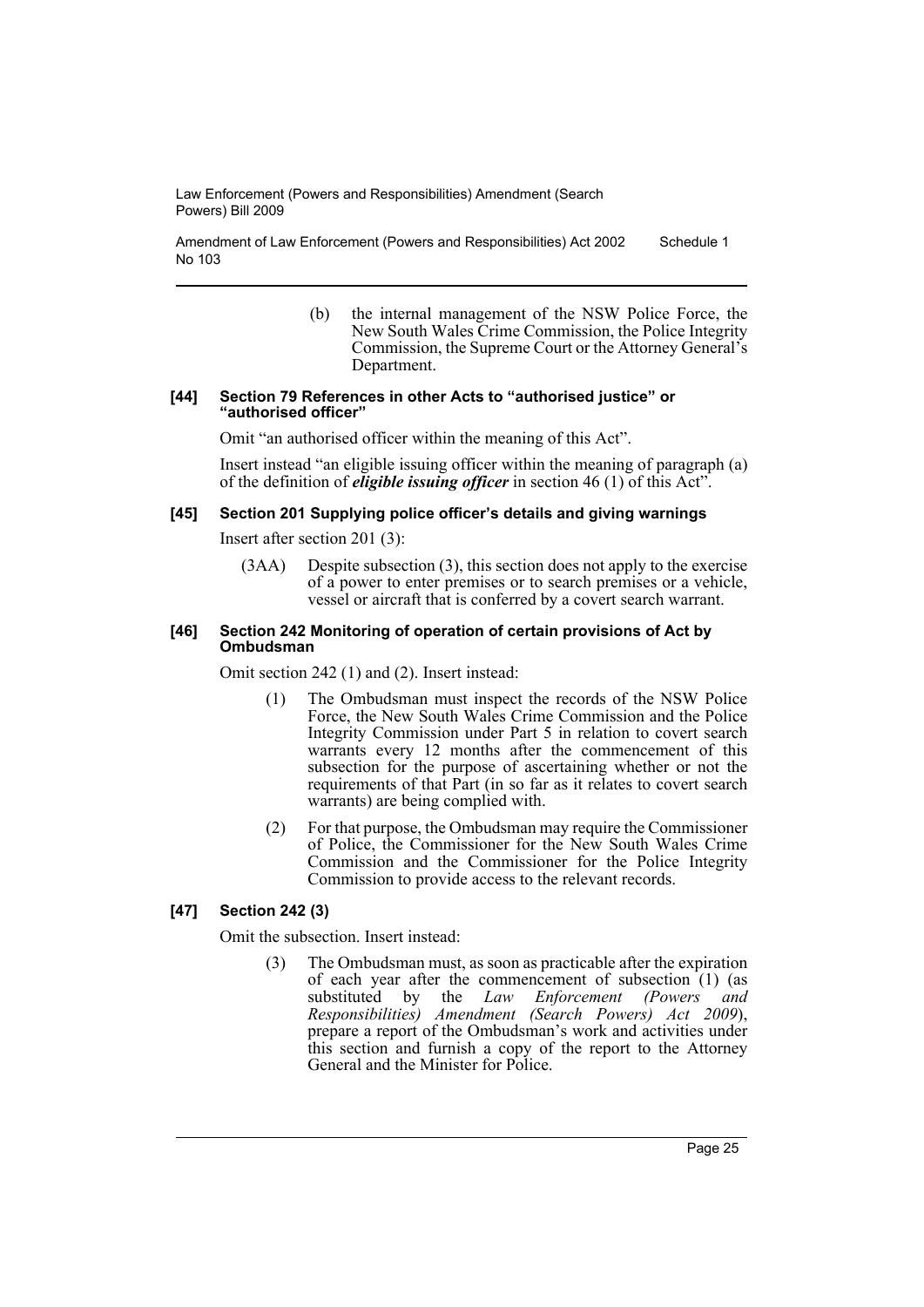Schedule 1 Amendment of Law Enforcement (Powers and Responsibilities) Act 2002 No 103

# **[48] Section 242A**

Insert after section 242:

#### **242A Annual reports to be given to Attorney General and Police Minister**

- (1) The Commissioner of Police, the Commissioner for the New South Wales Crime Commission and the Commissioner for the Police Integrity Commission must each report annually on the exercise of powers under Part 5 with respect to covert search warrants by police officers and staff members of the New South Wales Crime Commission and Police Integrity Commission, respectively.
- (2) Each report is to be provided, within 4 months after each 30 June, to the Minister for Police and the Attorney General.
- (3) The report is to specify the following matters in relation to the year ended on that 30 June:
	- (a) the number of applications for covert search warrants made under Part  $\overline{5}$  and the number of those applications granted,
	- (b) the number of applications for telephone covert search warrants and the number of those applications granted,
	- (c) the number of covert search warrants executed,
	- (d) the number of covert search warrants under which any things were seized,
	- (e) the number of covert search warrants under which any things were placed in substitution for seized things,
	- (f) the number of covert search warrants under which any things were returned or retrieved,
	- (g) the number of covert search warrants under which the powers referred to in sections 75A and 75B were exercised,
	- (h) the number of covert search warrants under which any things were tested,
	- (i) the number of arrests made in connection with searchable offences in respect of which covert search warrants were executed and the number of those arrests that have led to the laying of charges in relation to the searchable offences concerned,
	- (j) the number of complaints that are made under any Act about conduct relating to the execution of a covert search warrant by an executing officer and the number of those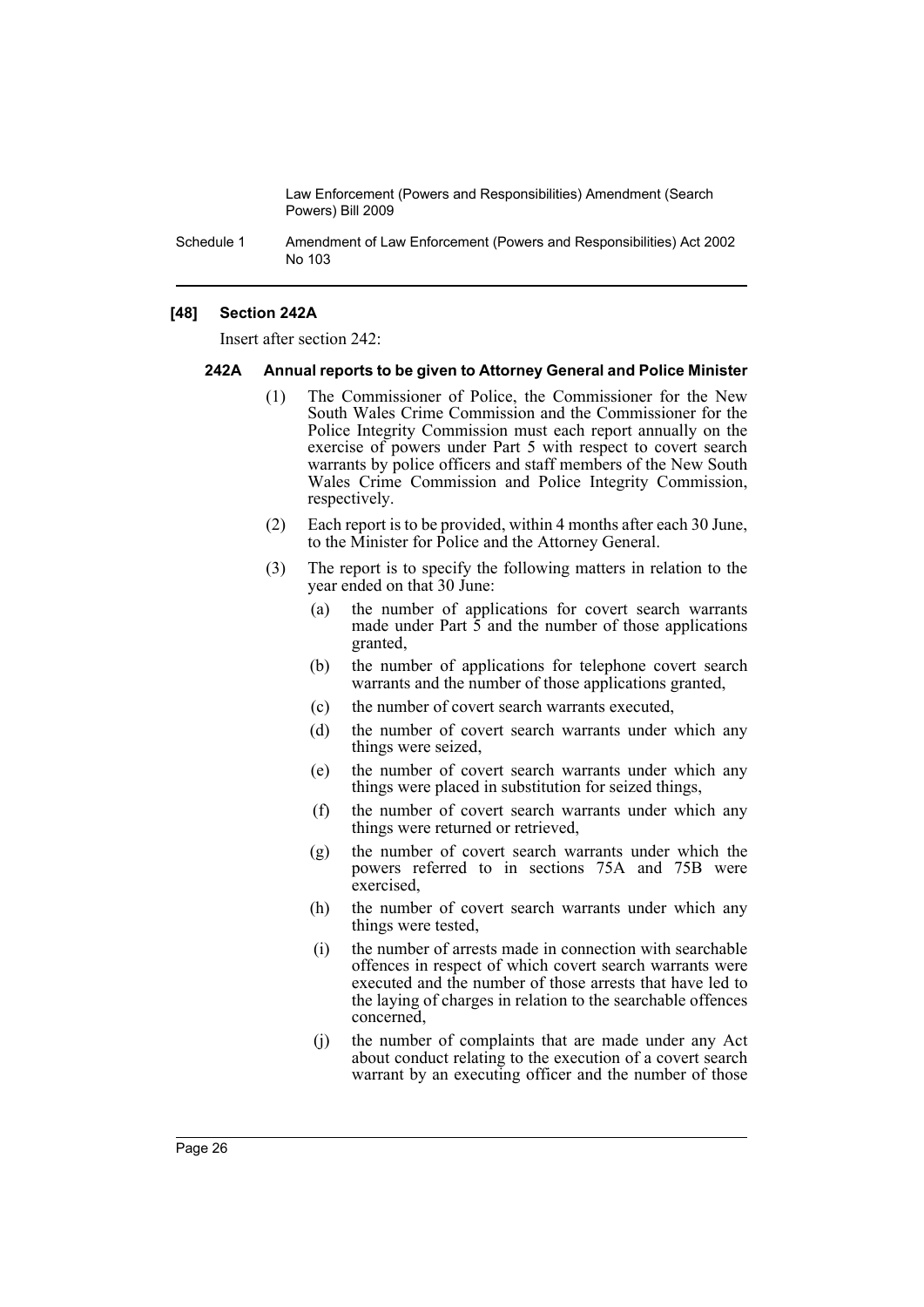Amendment of Law Enforcement (Powers and Responsibilities) Act 2002 No 103 Schedule 1

> complaints that are, or have been, the subject of an investigation under any Act,

- (k) any other matters requested by the Minister for Police or the Attorney General.
- (4) The reports may be combined with any other annual report of the NSW Police Force, the New South Wales Crime Commission or the Police Integrity Commission.
- (5) The reports are to be tabled in each House of Parliament as soon as practicable after they are received by the Attorney General.

### **[49] Schedule 5 Savings, transitional and other provisions**

Insert at the end of clause 1 (1):

*Law Enforcement (Powers and Responsibilities) Amendment (Search Powers) Act 2009*

### **[50] Schedule 5**

Insert at the end of the Schedule with appropriate Part and clause numbering:

# **Part Provisions consequent on enactment of Law Enforcement (Powers and Responsibilities) Amendment (Search Powers) Act 2009**

### **Definition**

In this Part:

*amending Act* means the *Law Enforcement (Powers and Responsibilities) Amendment (Search Powers) Act 2009*.

### **Changes to search warrant provisions**

A provision of Part 5, as amended by the amending Act, does not apply to or in respect of a search warrant issued before the commencement of the amendment of that provision. Part 5, as in force immediately before the amendment, continues to apply to and in respect of such a search warrant.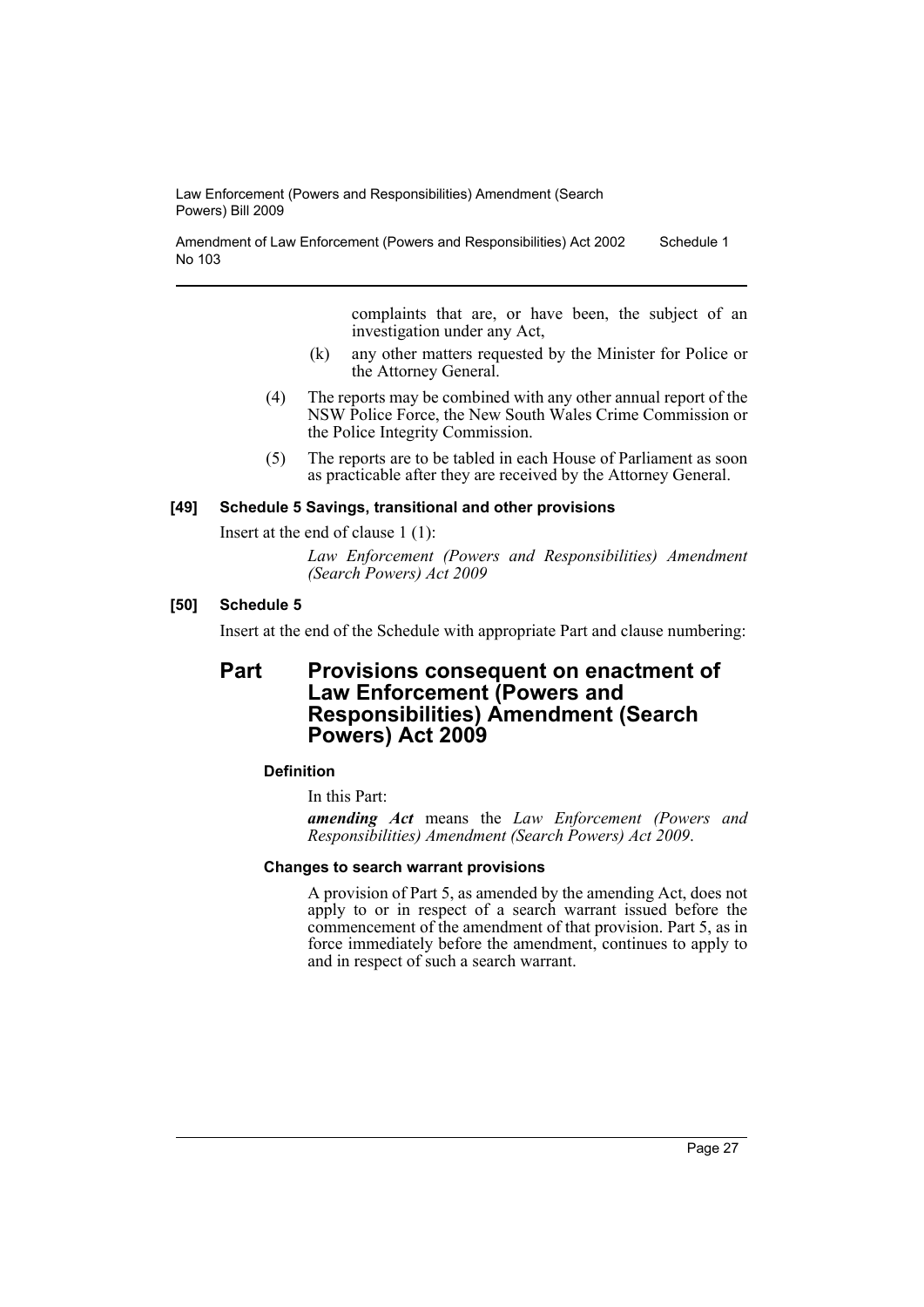# <span id="page-28-0"></span>**Schedule 2 Amendment of other Acts and regulation**

# **2.1 Law Enforcement (Powers and Responsibilities) Regulation 2005**

### **[1] Clause 3 Definitions**

Omit paragraph (a) of the definition of *search warrant* in clause 3 (1).

Insert instead:

(a) a Part 5 search warrant (other than a covert search warrant),

### **[2] Clause 8 Receipts for things seized**

Insert "other than a covert search warrant" after "search warrant" in clause 8 (1).

### **[3] Clause 10 Keeping and inspection of records**

Insert "or eligible issuing officer (as the case requires)" after "authorised officer" wherever occurring in clause 10 (1) (b) and (3) (b).

# **[4] Clause 10 (2) (a)**

Insert "(including a covert search warrant)" after "warrant".

### **[5] Clause 10 (5A)**

Insert after clause 10 (5):

(5A) During the hours that the Supreme Court registry is open to the public, the documents referred to in subclause (1) relating to a covert search warrant may be inspected by the occupier of the premises to which the covert search warrant relates or by any other person who is given an occupier's notice relating to the warrant under the Act.

### **[6] Clause 10 (6)**

Insert ", other than those referred to in subclause (5A)," after "documents" where firstly occurring.

### **[7] Clause 11A**

Insert after clause 11:

### **11A Certified records not available for inspection**

(1) An eligible Judge may at any time issue a certificate to the effect that the Judge is satisfied that: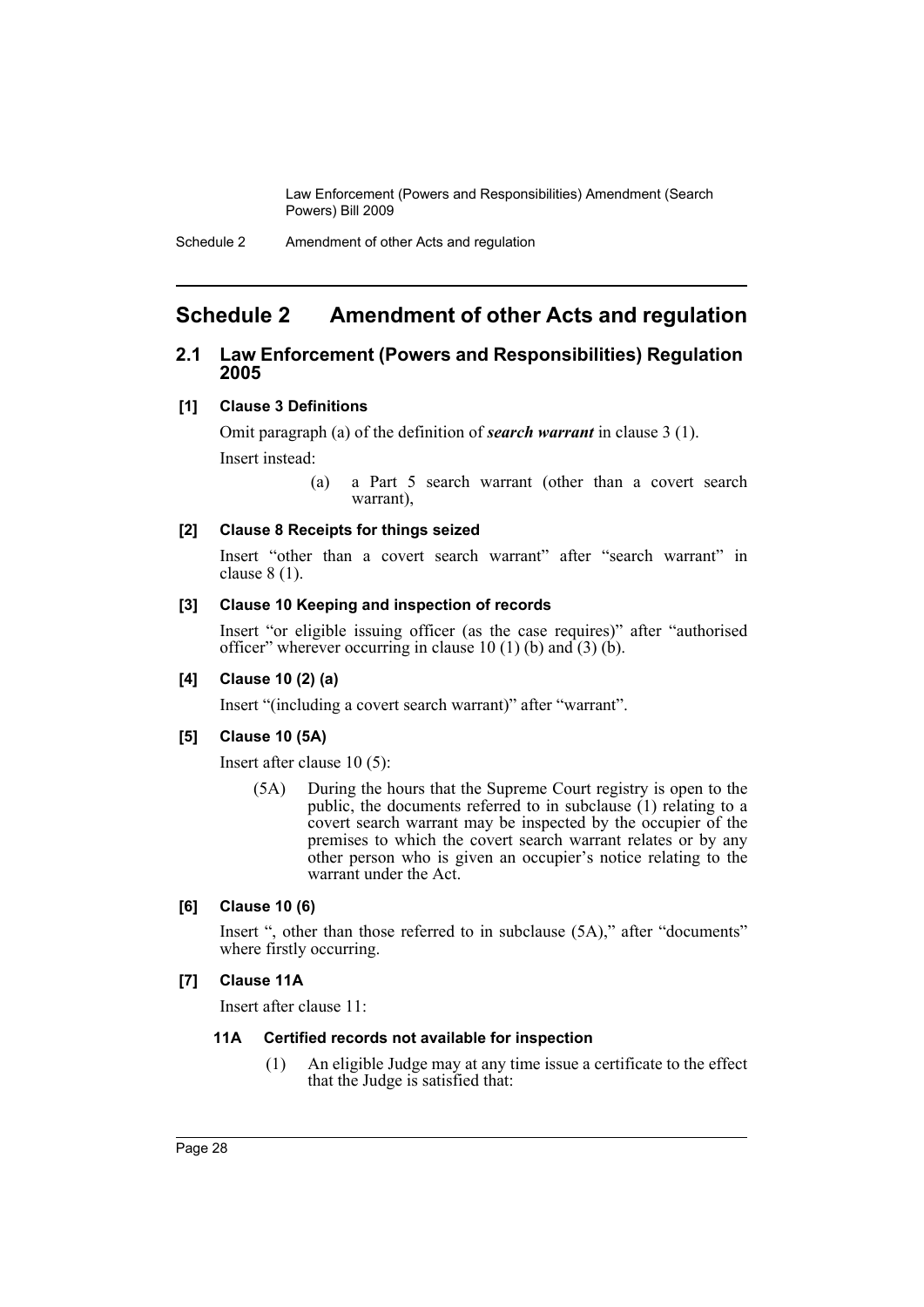Amendment of other Acts and regulation Schedule 2

- (a) a document or part of a document referred to in clause 10 relating to a covert search warrant contains matter:
	- (i) that could disclose a person's identity, and
	- (ii) that, if disclosed, is likely to jeopardise that or any other person's safety, or
- (b) a document or part of a document referred to in clause 10 contains matter that, if disclosed, may seriously compromise the investigation of any matter.
- (2) The document or part of the document to which the certificate relates is not to be made available for inspection under clause 10 (5A).
- (3) The certificate is to be kept with the document to which it relates.
- (4) An eligible Judge (whether or not the one that issued the certificate) may revoke the certificate if satisfied (after consideration of submissions from any interested party) that disclosure of the matter to which it relates is no longer likely to jeopardise any person's safety or seriously compromise the investigation of any matter.

# **2.2 New South Wales Crime Commission Act 1985 No 117**

# **Section 11 Search warrants**

Insert after section 11 (5): **Note.** Covert search warrants may be obtained under Part 5 of the *Law Enforcement (Powers and Responsibilities) Act 2002*.

# **2.3 Terrorism (Police Powers) Act 2002 No 115**

# **[1] Sections 27OA and 27OB**

Insert after section 27O:

#### **27OA Operation of electronic and other equipment at premises and removal of things from premises for examination**

- (1) An eligible person (within the meaning of section 27O) executing or assisting in the execution of a warrant may:
	- (a) bring to the premises the subject of the warrant any electronic and other equipment reasonably necessary for the examination of a thing found at the premises, and
	- (b) operate any such equipment (or equipment already at those premises) to examine a thing found at the premises in order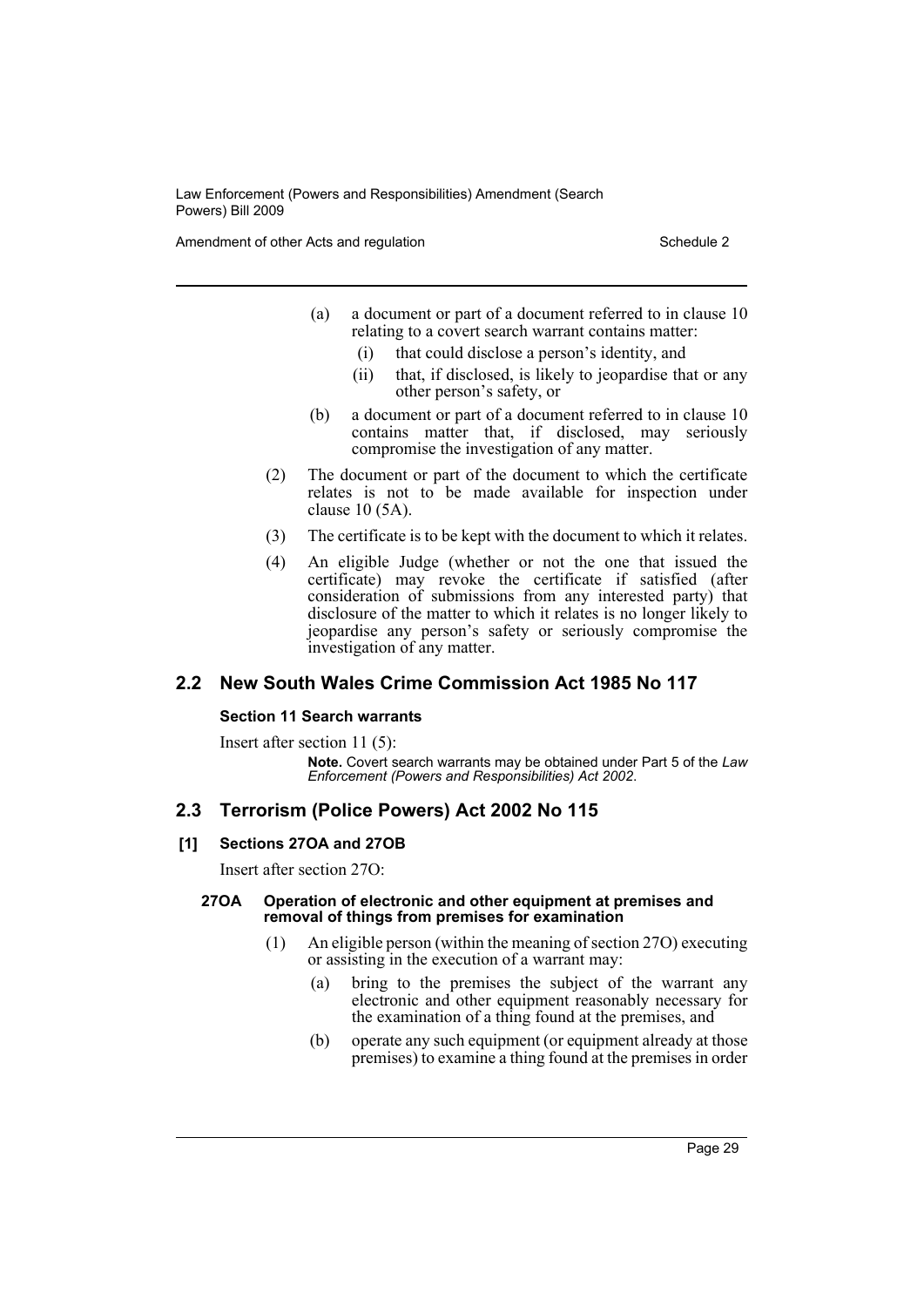Schedule 2 Amendment of other Acts and regulation

to determine whether it is or contains a thing that may be seized under the warrant, and

- (c) move a thing found at the premises to another place (for up to 7 working days) for examination in order to determine whether it is or contains a thing that may be seized under the warrant if the occupier of the premises consents or if:
	- (i) it is significantly more practicable to do so having regard to the timeliness and cost of examining the thing at another place and the availability of expert assistance, and
	- (ii) there are reasonable grounds to suspect it contains or constitutes a thing that may be seized under the warrant.
- (2) If a thing is moved to another place for examination under this section, an authorised officer may authorise the removal of the thing for an additional period (not exceeding 7 working days at any one time) if satisfied that the additional period is required to determine whether it is or contains a thing that may be seized under the warrant.
- (3) The authorised officer may only authorise the removal of a thing for a period exceeding a total of 28 days if satisfied that it is justified on the basis that there are exceptional circumstances in the case.
- (4) The limitation imposed by this section on the period that a thing may be removed to another place ceases when it is determined that it is or contains a thing that may be seized under the warrant.
- (5) This section does not authorise the operation of equipment already at the premises the subject of the warrant to examine a thing unless the person operating the equipment has reasonable grounds to believe that the examination can be carried out without damaging the equipment or the thing.

#### **27OB Access to and downloading of data from computers (including access to computers outside premises the subject of a warrant)**

- (1) An eligible person (within the meaning of section 27O) executing or assisting in the execution of a warrant may operate equipment at the premises the subject of the warrant to access data (including data not held at the premises the subject of the warrant) if the person believes on reasonable grounds that the data might be data that could be seized under the warrant.
- (2) The person executing or assisting in the execution of the warrant may: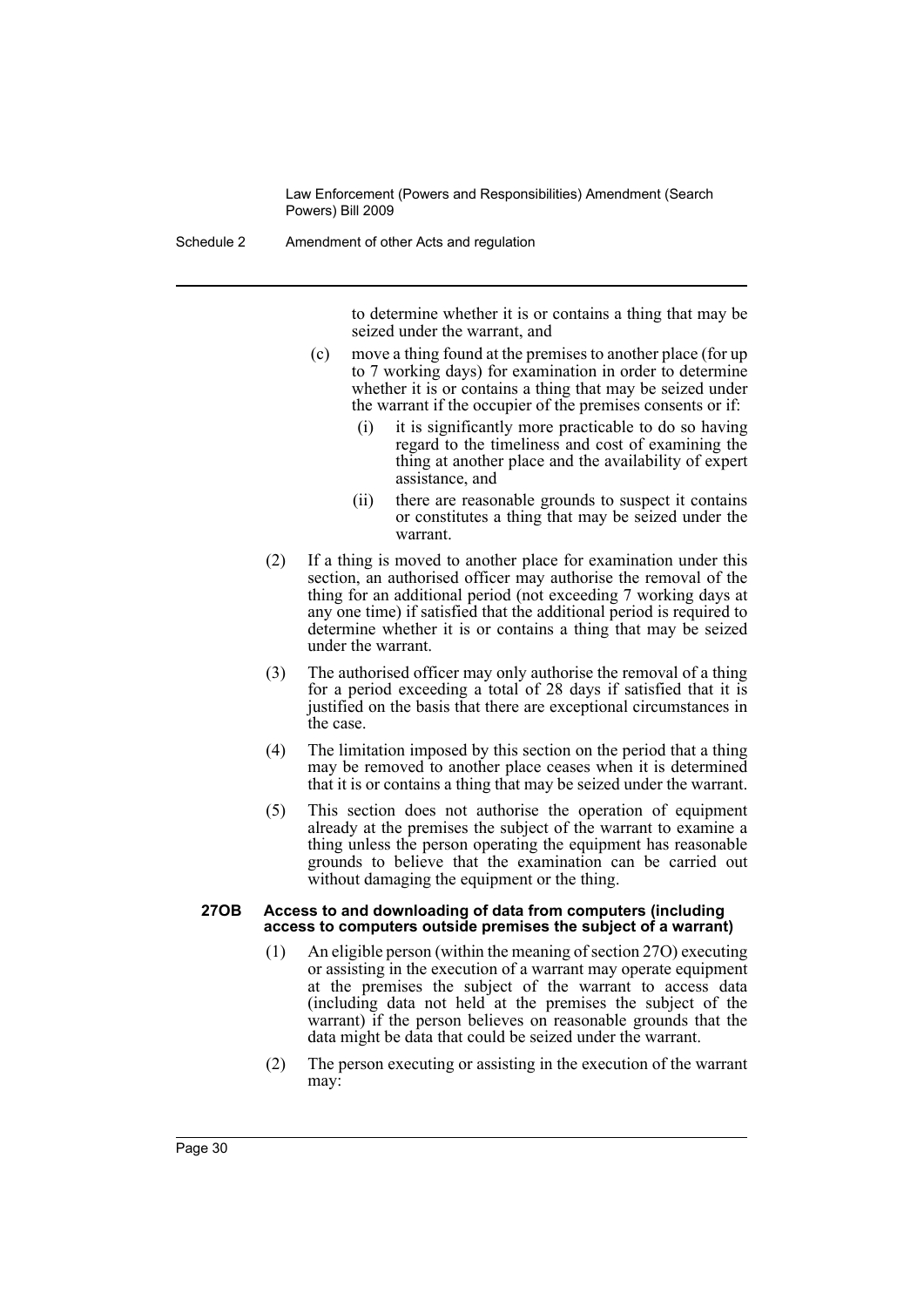Amendment of other Acts and regulation Schedule 2

- (a) copy any accessed data to a disk, tape or other data storage device brought to the premises, and
- (b) with the approval of the occupier of the premises, copy any accessed data to a disk, tape or other data storage device already at the premises, and
- (c) take the disk, tape or other data storage device from the premises to examine the accessed data to determine whether it (or any part of it) is data that could be seized under the warrant.
- (3) The person executing or assisting in the execution of the warrant may operate the equipment to put any such data in documentary form and seize the document so produced.
- (4) The person executing or assisting in the execution of the warrant may seize the equipment and any disk, tape or other data storage device:
	- (a) if it is not practicable to exercise the powers referred to in subsection  $(2)$  or  $(3)$  in relation to the data, or
	- (b) if possession by the occupier of the equipment or device could constitute an offence.
- (5) This section does not authorise the operation of equipment already at the premises the subject of the warrant to access data unless the person operating the equipment has reasonable grounds to believe that the equipment can be operated without damaging the equipment or the data.

### **[2] Section 27W Destruction of records**

Insert "(other than data of a kind referred to in section 27OB)" after "record" in section 27W (1).

# **[3] Section 27W (6)–(8)**

Insert after section 27W (5):

- (6) The responsible officer for an authority must arrange for the removal of any data obtained by the exercise of a power referred to in this section by a member of the authority from any device under the control of the authority and the destruction of any other reproduction of the data in the control of the authority if the responsible officer is satisfied that the data is data that could not be seized under the warrant.
- (7) In subsection (6), *responsible officer for an authority* means the following: